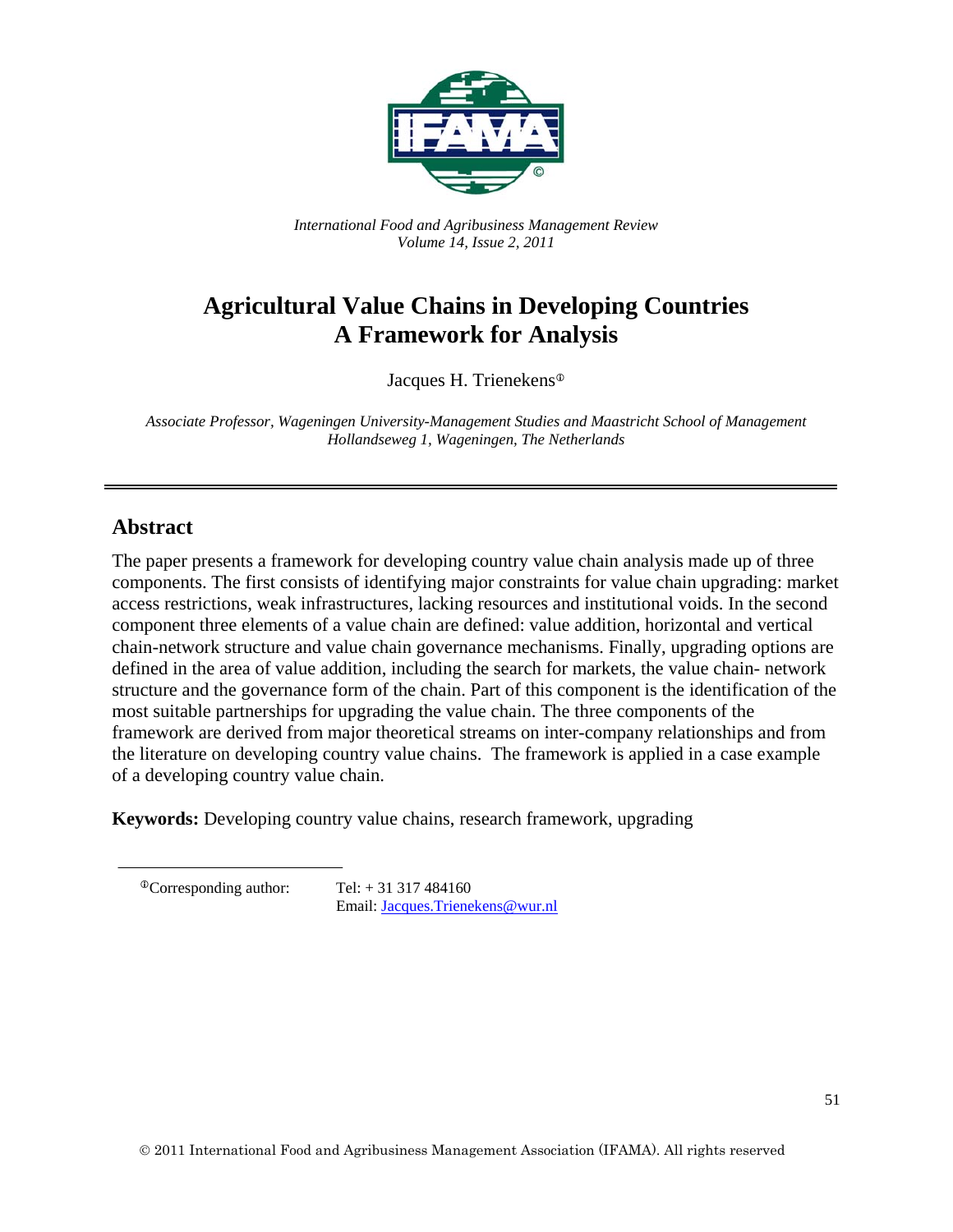# **Introduction**

Globalization and expanding international markets as well as the fast-growing middle and high income classes in many developing countries offer opportunities for developing country producers to operate in emerging national and international markets. This means that producers must gain better control over production, trade and distribution in order to guarantee the quality and value added of their products and to operate in a cost-effective way. Moreover, these producers must adapt to stringent quality and safety standards and regulations in these markets (Dolan and Humphrey 2004). Important barriers for developing country producers in this respect are the lack of an enabling environment offering institutional and infrastructural support, availability of resources and efficient and effective coordination in value chains. In particular small-scale producers are at a disadvantage because they have little capital to invest, use traditional techniques, depend on family labor and lack contact with (international) market players (De Janvry and Sadoulet 2005; Daviron and Gibbon 2002; Reardon and Barret 2000). In the literature a multitude of cases are described where small farmers search for new forms of collaboration so as to increase their bargaining position in the value chain (Rondot and Collion 2001).

Global value chains are characterized by falling barriers on international trade due to decreasing tariffs and the lowering of price support and export subsidies in the last decades. At the same time we see increasing concentration and consolidation in all links of these chains. Furthermore, advances in communication technologies and declining transportation costs facilitate coordination between chain actors (Gibbon et al. 2008), not by vertical integration but by standardization of processes and sophisticated information and communication technology, meaning that *''the rising integration of world markets through trade has brought with it a disintegration of multinational firms…''* (Gereffi 2005, 80). Developing country producers that want to enter these chains are confronted with asymmetric power relationships (e.g. because of increasing global power of Western retailers and industries) that again impact on the distribution of costs and benefits over the chain participants, keeping value-adding activities in Western countries.

However, value chains can also be seen as a vehicle by which new forms of production, technologies, logistics, labor processes and organizational relations and networks are introduced. An important example is the car industry, in which increasingly fine-meshed production and distribution networks have emerged worldwide and developing country suppliers have been able to take their share of R&D and sophisticated production processes (Ivarsson and Alvstam 2005). Such an example shows how Western technological standards and systems to guide and control processes and flows of goods and information are increasingly used by developing country producers that participate in these value chains as well as in the newly emerging modern domestic value chains. In this respect, in the food sector, supermarkets in many Latin American and Asian countries have initiated total quality management programs for perishables like fresh fish, meat and vegetables. However, an important challenge for the still by far largest number of developing country producers is how to enter these value chains and how to improve so as to compete in these new markets. Therefore important questions to be tackled are the following: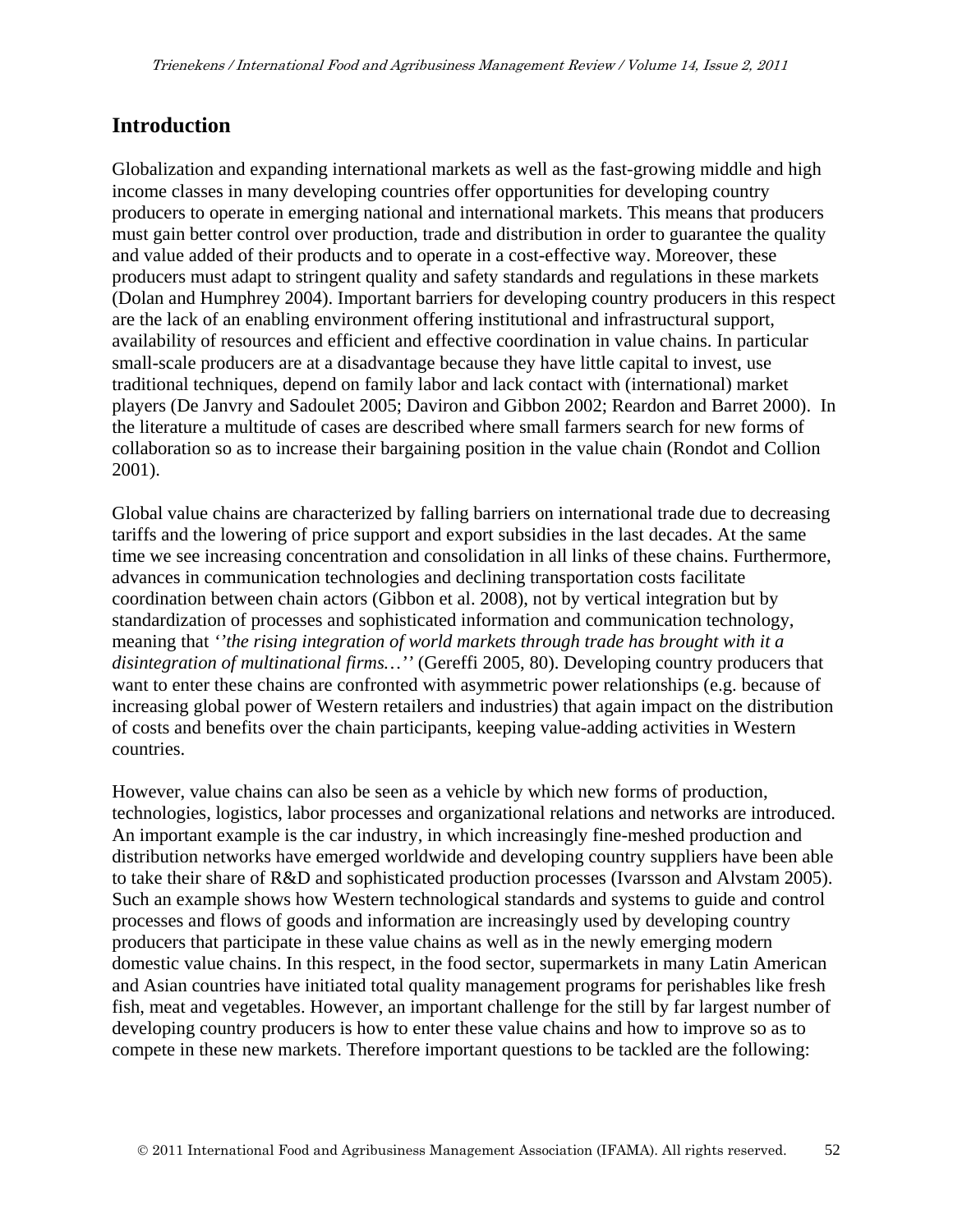- How can developing country producers become more efficient and value adding and collaborate with parties in value chains that are able to capture new market opportunities?
- How can value chains, as embedded in the international, domestic and local economic, legal and social-cultural environment, optimally use their business environment?
- What major upgrading opportunities are available and which parties are most suited to facilitate value chain upgrading?

The current literature does not offer an integrated approach to deal with these questions and a framework with key elements for an integrated study of value chains is lacking. Therefore this paper proposes a framework for research on developing country value chains to deal with this gap in the literature. Based on the framework, options for improvement of these chains will be drafted. Although the paper addresses various sectors of the economy, the major focus will be on agriculture, as this is for most developing countries still the largest sector (highest employment, contribution to GDP, etc.).

The next section will first describe the business environment of these value chains by defining major developing country constraints. Section 3 will describe various perspectives from different theoretical streams on value chains, capture the basic elements of these theories and propose the framework for value chain analysis. Section 4 explains value chain analysis whilst section 5 discusses upgrading options in value chains, applying the framework in a case and provides management and policy implications.

# **Constraints for Developing Country Value Chain Upgrading**

The main aim of a value chain is to produce value added products or services for a market, by transforming resources and by the use of infrastructures – within the opportunities and constraints of its institutional environment. Therefore, constraints for value chain development are in our view related to market access (local, regional, international) and market orientation (e.g. Grunert et al. 2005), available resources and physical infrastructures (Porter 1990: factor conditions) and institutions (regulative, cognitive and normative; Scott 1995).

# *Market Access and Market Orientation*

Quality demands, internationalization and market differentiation have led in developing countries to the emergence of distinct food sub-systems with specific quality and safety requirements, leaning on different market channels, e.g. local, national and international markets (see Figure 1).

Figure 1 illustrates the key distinctions between three sub-systems. The A-system can be characterized as the local low-income chain. Producers are usually small with traditional production systems. These chains aim at local market outlets with staple products. Local value chains may deliver to local markets. However, these chains may also connect to low-end markets further away. Because of many intermediary parties (traders), these A-system chains are relatively long, implying limited availability of (end-) market information, distribution of value added over a large number of actors, and longer transportation distances (both in distance and time). A-systems in developing countries deliver a high share of agricultural production volume,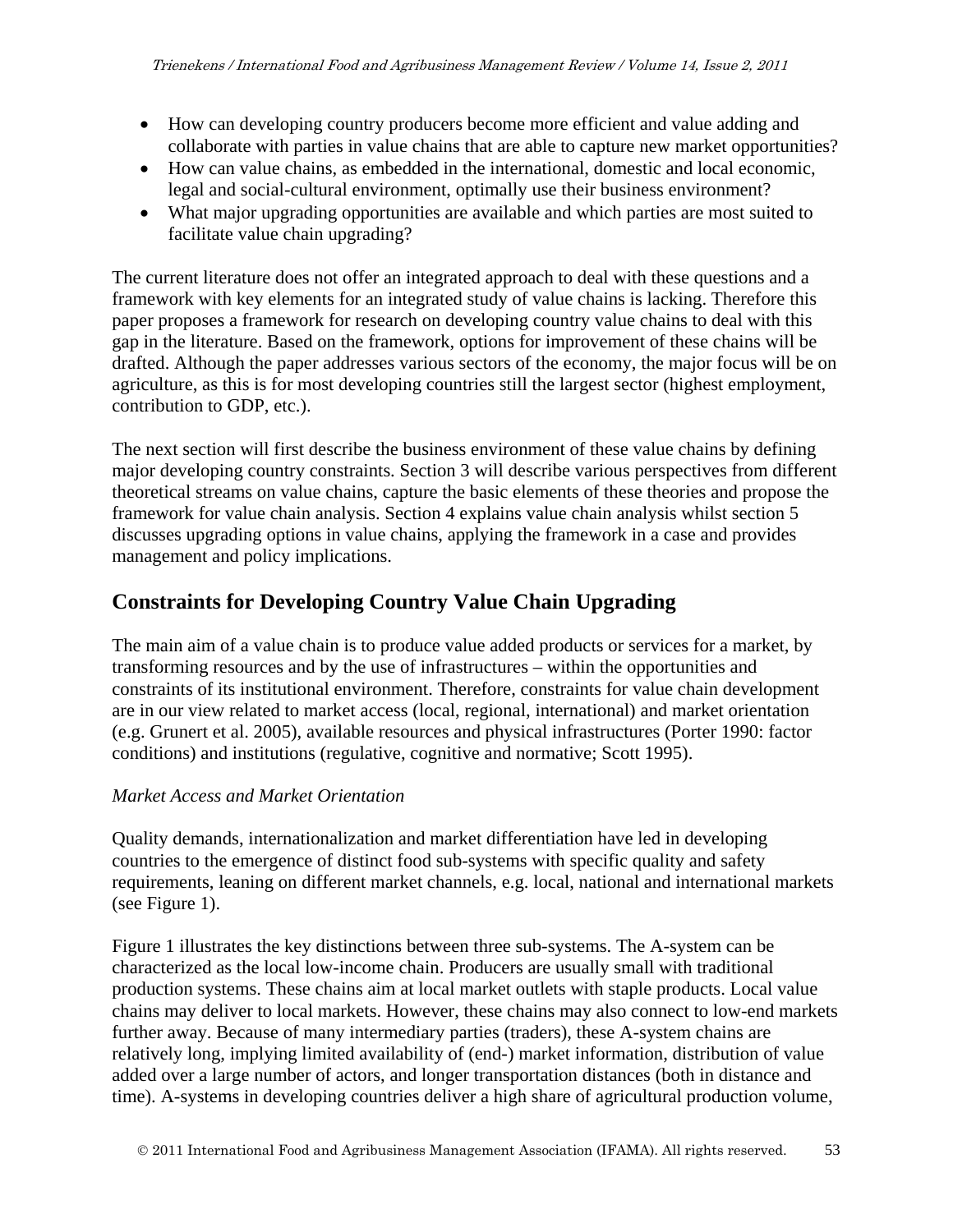

**Figure 1.** Economic sub-systems in developing countries (Ruben et al. 2007)

but generate relatively little value. An example of an A system is the production of cassava or sorghum by small local West African producers for local markets. Often these products enter into complex distribution networks for local markets in different places. The B-system can be characterized as the local middle to high income chain. These producers aim at the emerging supermarket sector in many developing countries. Most of the volume in these chains is delivered by small/medium size producers, organized in cooperatives and/or linked in subcontracting arrangements. Micro producers deliver inputs on demand to balance demand and supply in this system (buffer function). Although the production volume produced by B-systems is smaller than that of A-systems, the value generated is larger. B-systems increasingly produce according to national and sometimes international retail quality and safety standards. An example of a B-system value chain is the production of vegetables in Kenya for modern South African retailers operating in Kenya (Reardon et al. 2004). Finally, the C-system can be characterized as the export chain. It is completely focused on export, although low quality or rejected products are sold at the national, in many cases retail, market. The trend is towards increasing economies of scale and foreign direct investments. Export chains tend to become more integrated and with fewer actors. Although volumes are small compared to local markets, the value added is relatively high. An example of a C-system value chain is the South African table grape chain that focuses on export (Trienekens and Willems 2007), or the international flower value chains with production in Kenya and Ethiopia (Vollebrecht et al. 2010).

These sub-systems function largely independently, although one system may use input from another system to balance demand and supply (see for example the flow between the A- and Bsystems in the figure). The co-existence of such weakly connected sub-systems poses important challenges to the development of harmonized quality and safety standards in developing countries (Ruben et al. 2007).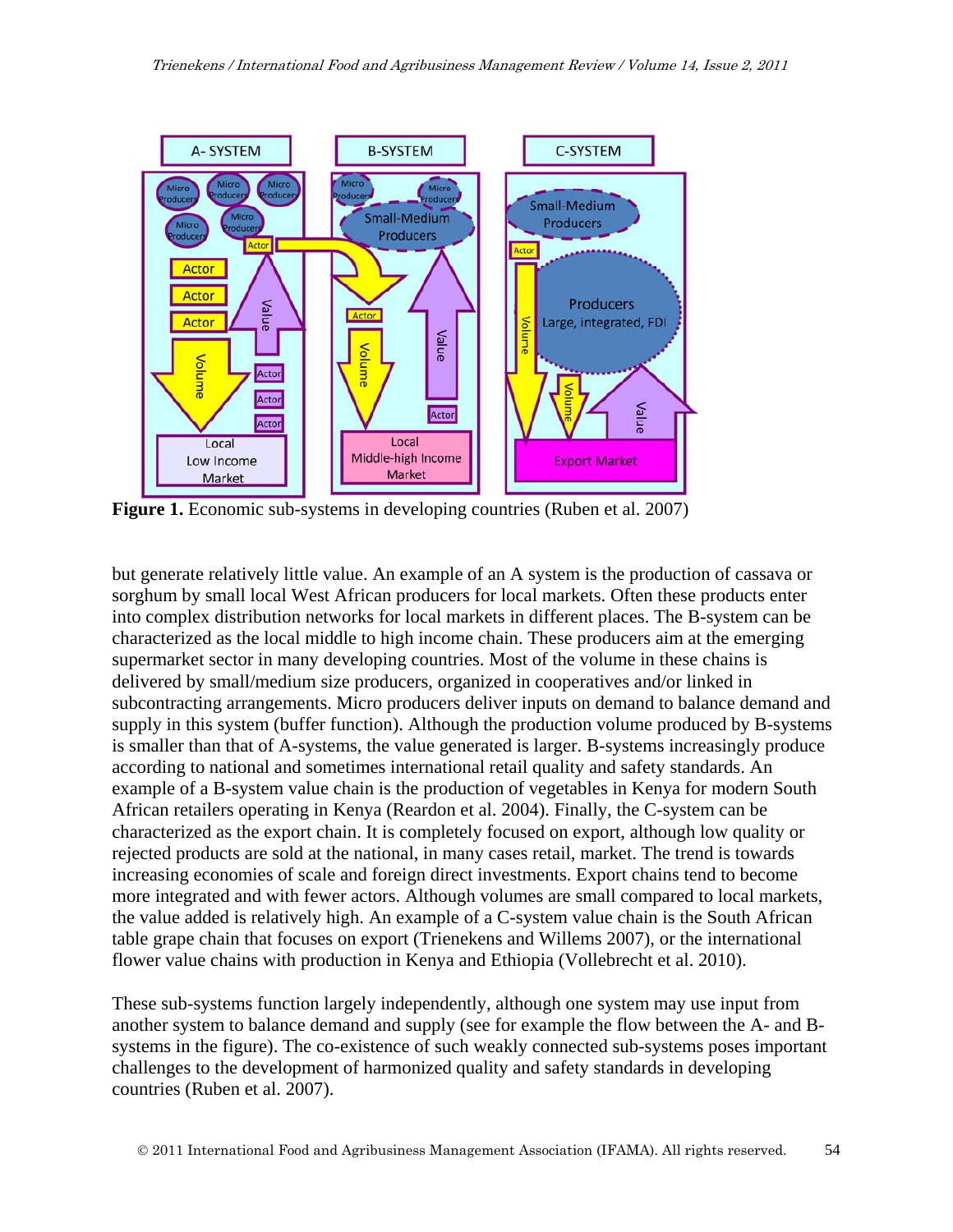Market access is dependent on technological capabilities of producers, available infrastructures, bargaining power and market knowledge and orientation. Market orientation and market knowledge are conditional to market access. In this sub-section we focus on market orientation and market knowledge. Grunert et al. (2005) define market orientation of a value chain as *"..chain members' generation of intelligence pertaining to current and future end-user needs, dissemination of this intelligence across chain members and chain wide responsiveness to it".* The more heterogeneous the end-market, the more market-oriented activities are expected to take place by upstream parties in the chain. This implies, in particular for non-commoditized products with high added value, that market orientation should be present at multiple parties in the chain. Therefore, to be able to participate in high value adding value chains, various parties in the chain up to the primary producer should have knowledge of and be willing to comply to demands in the value chain's end-market (Grunert et al. 2006). Therefore, a key condition for producers to be included in successful value chains is that they have access to market information and possess the ability to translate it to market intelligence. The further upstream market information on product quality and other product attributes requested penetrates the value chain, the more heterogeneous markets can in principle be served, assuming that producers can comply with market demands. In this way developing country producers may diversify their production portfolio and capture larger added value from differentiated market channels.

#### *Resources and (physical) Infrastructures*

Getting access to markets is not a sufficient condition for developing country value chains to be able to sell their products. Supporting infrastructures, resources including knowledge and capabilities are conditional for these chains to be successful. According to Porter (1990), factor conditions relate to the nation's endowment with resources such as physical, human, knowledge, technology and infrastructure. These factors enable or constrain value chain upgrading. Typical constraints faced by companies in developing countries include lack of specialized skills and difficult access to technology, inputs, market, information, credit and external services (Giuliano et al. (2005).

First, low levels of available physical resources such as input materials for production and other input supplies (e.g. energy and water) constrain value chain upgrading. For example, high energy costs in many Eastern African countries limit growth possibilities for companies and value chains. Second, the geographic position of a company or value chain may impact its competitive position, for example if it is located far from high-value markets (such as countries and regions in Central Africa). Third, availability of educated labor and the availability of knowledge (production, distribution, and marketing) is an important condition for innovative behavior of value chain actors. A fourth category is the level and availability of technology that can be used for production and distribution activities in the value chain.

Besides availability of resources the presence of an adequate distribution and communication infrastructure is a basic condition for value chain development and upgrading. Weak infrastructures hamper efficient flows of products to markets and exchange of market information upstream in value chains.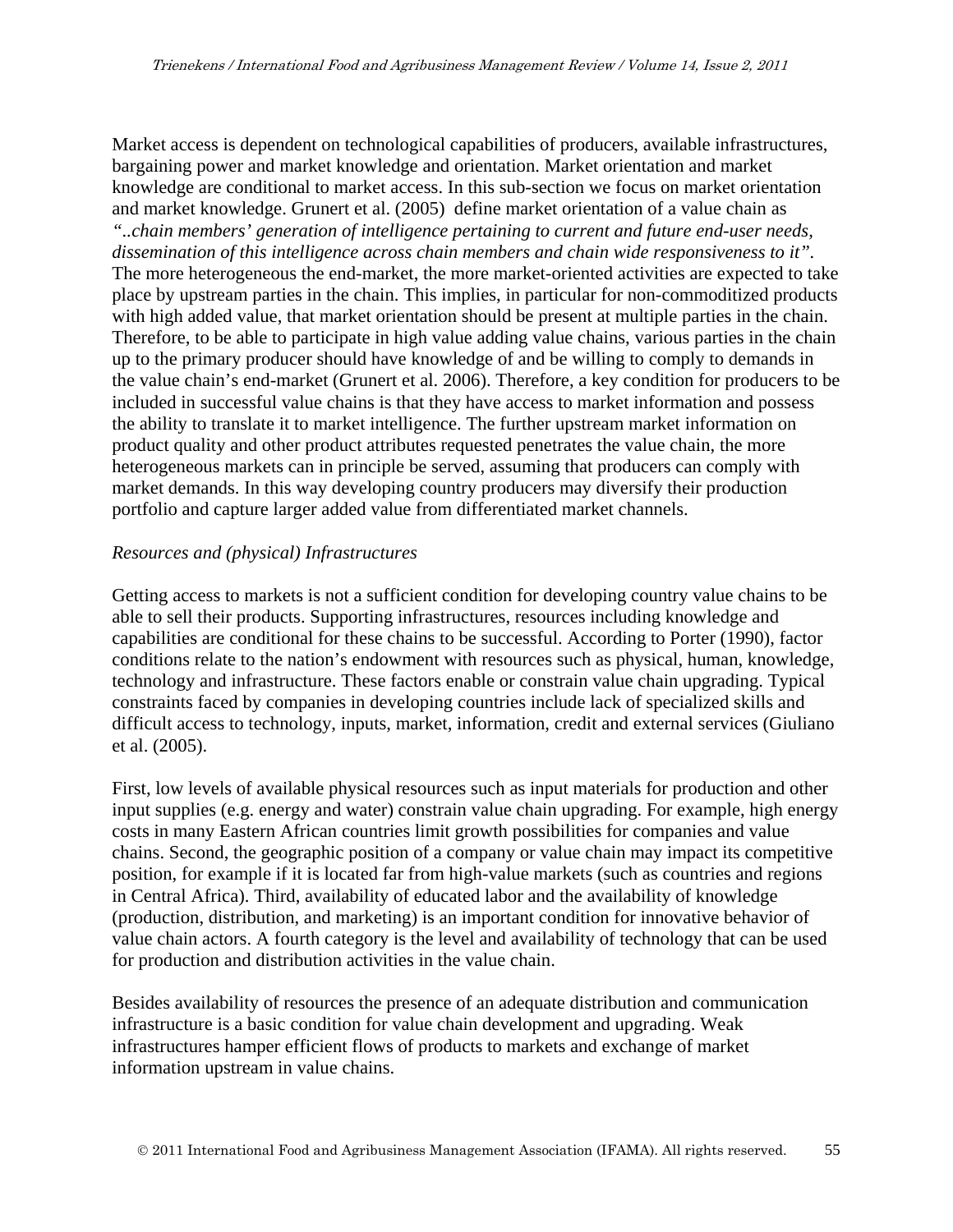### *Institutional Voids*

The third component we recognize in the business environment of value chains is institutions. Institutions impact organizational life. In our definition of institutions we follow Scott (1995), who makes a distinction between regulative, normative and cognitive institutions. Regulative institutions encompass legislation and government regulations and policies that companies can use and/or have to comply with. Normative institutions are embedded in business practices, business policies and ethical standards. Cognitive institutions reflect the way people interpret and make sense of the world around them on the basis of rules and schemata. Hence, diverse cultural belief systems, values and identities inform people (in different roles as consumers, producers, policy makers, citizens, etc.).

Developing countries are often characterized by institutional voids, defined as *"situations where institutional arrangements that support markets are absent, weak or fail to accomplish the role expected from them"* (Mair and Marti 2008). Government legislation, regulations and policies can constrain value chain upgrading, amongst other ways by setting trade barriers for production materials and production technology, by limiting the flow of information, national as well as international, by imposing unfavorable taxes and by denying infrastructural investments that would benefit value chains. Furthermore, business practices and characteristics of business relationships can limit value adding and profit orientation in valued chains. For example, interpersonal and inter-company relationships may enhance the social capital of a company, but also imply relational constraints that limit a free flow of goods and information (Lu 2007). Moreover, cognitive institutions may prevent innovations in products or processes and can limit a free flow of information and knowledge, mobility of labor, and relationships between communities.

A facilitating government that supports innovation and upgrading is often considered conditional for development (e.g. Murphy 2007). Moreover, standards, norms and regulations set by Western retailers and industries and supported and enforced by local governments and NGOs shape the institutional environment of developing country producers (Perez-Aleman and Sandilands 2008; Rissgaard 2009; Muradian and Pelupessy 2005; and, Dolan and Humphrey, 2000).

The next section proposes key elements for the investigation and assessment of developing country value chains by discussing the potential contribution of four theoretical streams in the literature to value chain analysis.

# **Theoretical Approaches to Value Chains**

During the past decades there has been extensive theory building in the field of value chains (Lazzarini et al. 2001), reflected in many definitions and analytical approaches. Scientific disciplines that add to the development of value chain theory can be grouped into four streams with different perspectives on inter-company relationships, as outlined in figure 2: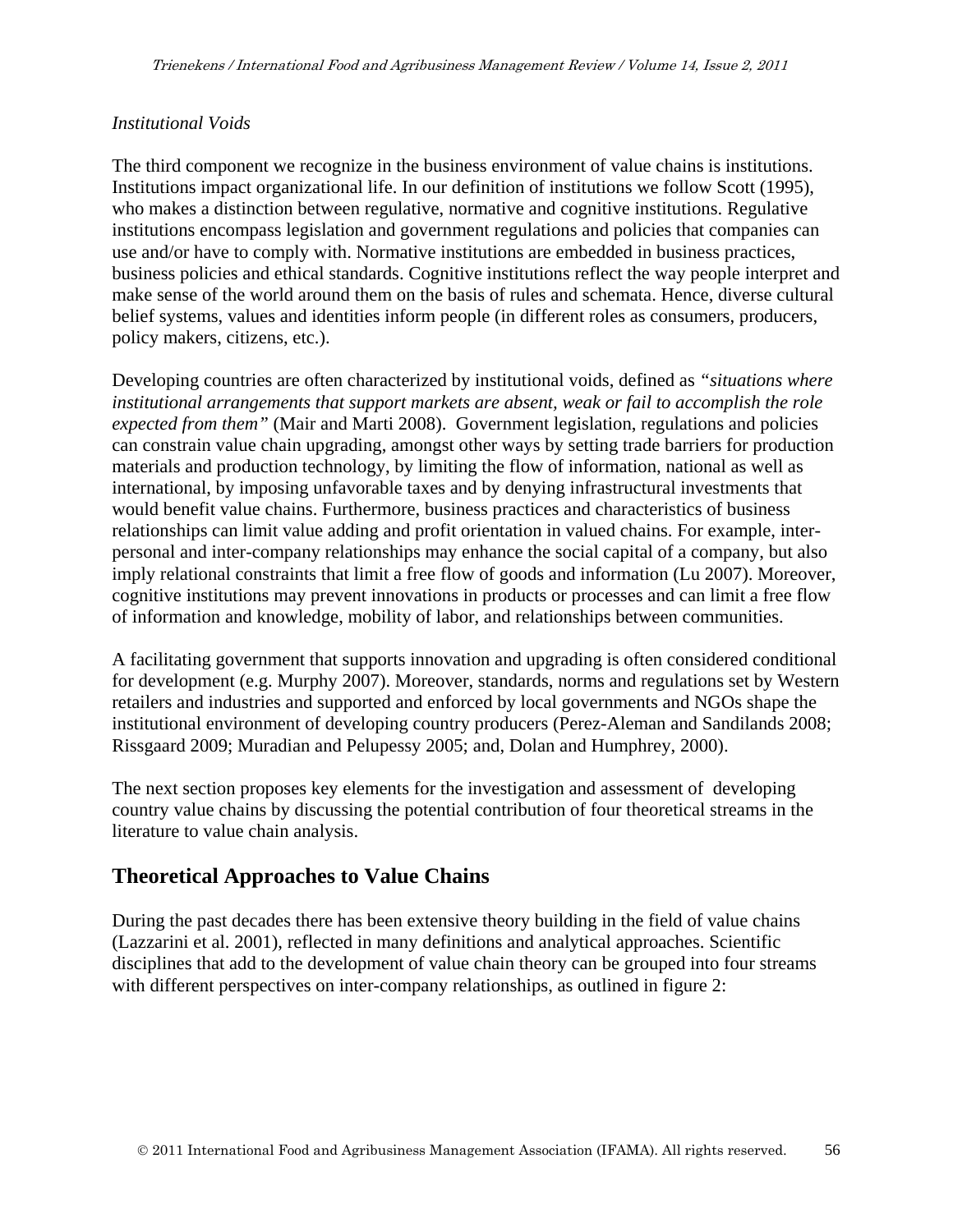

**Figure 2.** Perspectives of theoretical streams on inter-company relationships

- Global value chain analysis focuses on the position of the lead firm in value chains and power relationships between developing country producers and Western markets or multi- national companies (MNCs).
- Social network theory focuses on the inter-relationships between economic and social interactions in (production) networks composed of multiple horizontal and vertical relationships between value chain actors.
- Supply chain management studies management and control of inter-company operations (flows of products and services).
- New institutional economics studies the governance/organization of transactions between companies.

### *Global Value Chain (GVC) Analysis*

GVC analysis originates from the commodity chain approach (Gereffi 1994) and investigates relationships between multi-national companies, the "lead firms", and other participants in international value chains. In this theoretical stream power relationships and information asymmetry are key concepts in the analysis of global value chains. Therefore, the focus is on governance and upgrading opportunities in developing country value chains (Gereffi 1999, Gereffi et al. 2005; Kaplinsky 2000; Kaplinsky and Morris 2002; Sturgeon 2001; Gibbon 2001; and, Gibbon and Bair 2008).

Kaplinsky (2001) made an important contribution to this theoretical stream by viewing value chains as repositories of rent. According to Kaplinsky (2001), rent arises from unequal access to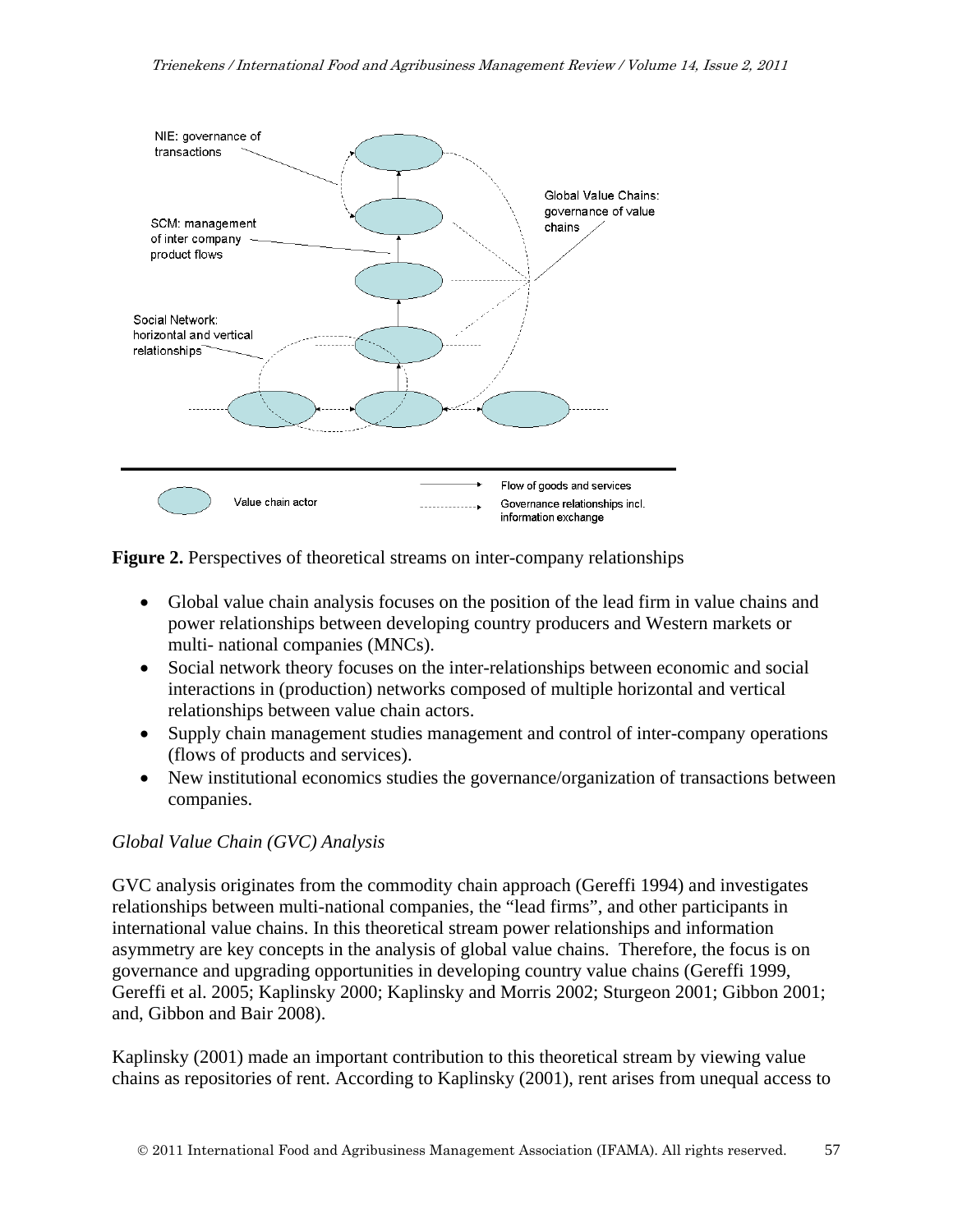resources (entry barriers, Porter, 1990) scarcity of resources and from differential productivity of factors, including knowledge and skills. Economic rent is in principle dynamic in nature.

Nadvi (2004) extends the global value chain view to the poverty perspective by investigating the impact of engagement of local actors in GVCs on employment and income. He finds that employment and income are positively affected by inclusion of companies in global value chains, in particular when MNCs are involved. Although, at the same time, workers in GVCs become increasingly vulnerable to changing employment contracts and casualization of work.

#### *Supply Chain Management*

A literature stream that investigates management of operations in value chains is supply chain management. Supply chain management emerged in the logistics literature of the 1980s and initially focused on logistics planning and optimization of inventories across the supply chain. Supply chain management is customer oriented, i.e. customer demand is leading in this approach, and aims towards the integration of business planning and balancing supply and demand across the entire supply chain from initial producer to the ultimate customer/consumer (Bowersox and Closs 1996; Cooper et al. 1997). Information and communication systems are considered the backbone of smoothly running supply chains.

The term value chain, alongside similar approaches like the "filiere" approach (from French origin and the commodity chain concept that originated from world systems theory, Raikes et al. 2000), was first brought up by Michael Porter (1985) in the 1970s and 1980s, reflecting the value adding character of business processes within the borders of the company. Both supply chain and value chain approaches focus on primary processes, i.e. transformation and transaction processes in and across vertically related companies. From the developing country perspective, SCM focuses on process and quality improvement and optimization of distribution processes In the food sector, for example, a lot of research has been devoted to integrated quality management systems; such as the study by Francis and Simons (2008) on quality improvement programs in the red meat chain between Argentina and UK.

A third stream of literature focuses on governance of (bilateral) transactions between companies.

### *New Institutional Economics*

New institutional economics (NIE), with branches such as transaction cost economics (TCE) and agency theory, investigates the rationale for governance choices regarding in-company and intercompany organizational relationships. In TCE transactions between companies are the basic unit of analysis (Rindfleisch and Heide 1997; Williamson 1985, 1999). Companies select the governance form that minimizes transaction costs, under conditions of bounded rationality and opportunistic behavior of partners. Value chain actors safeguard against risk of opportunism through joint investment, monitoring systems and specific organizational arrangements such as contracts. In agency theory one party (the principal) delegates work to another (the agent), who performs that work (Eisenhardt 1989). Roughly, agency theory defines governance solutions ranging between measurement of output of the supplying party/agent (transferring risk to the agent) and measurement of behavior/processes of the agent (transferring risk to the principal).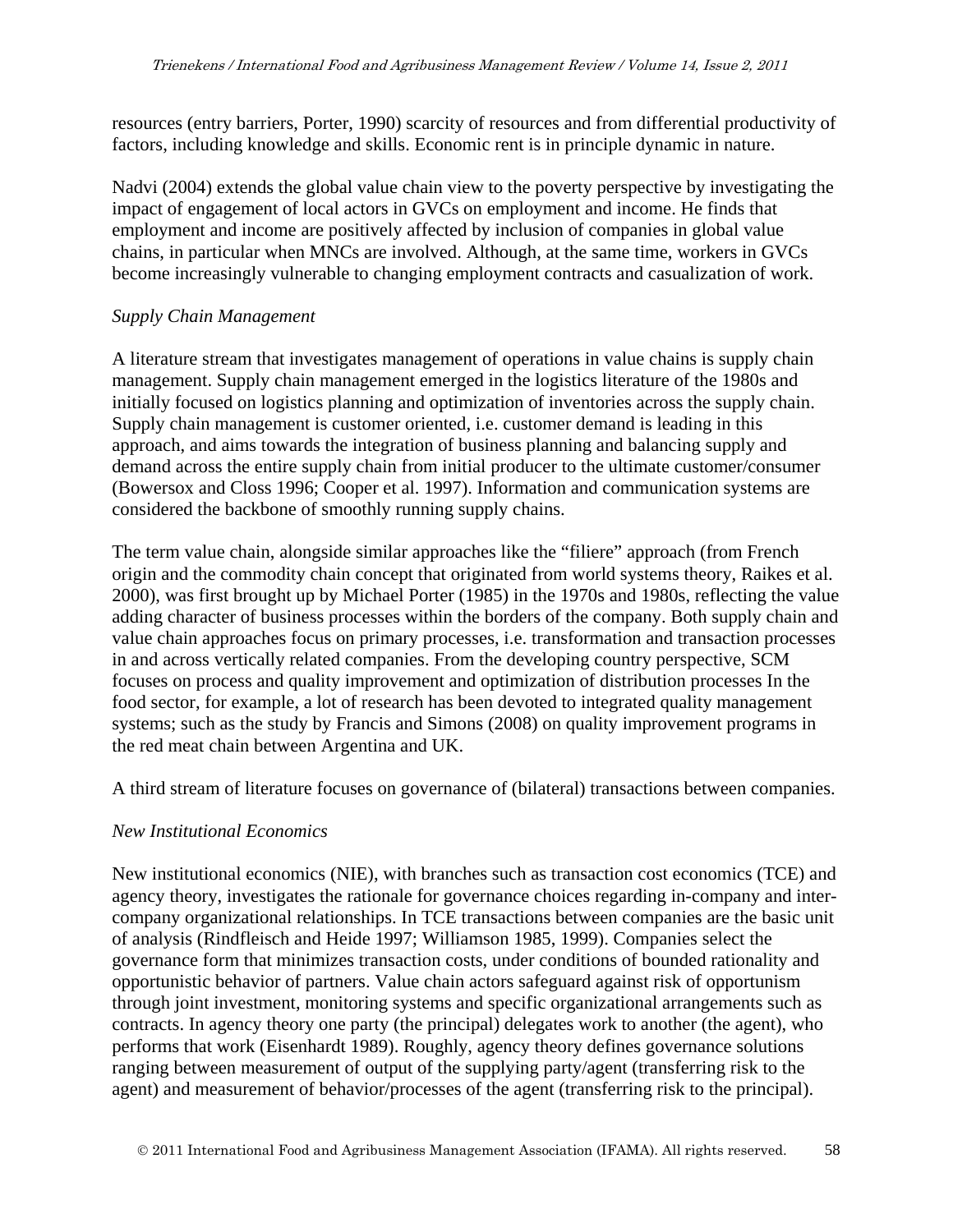NIE is increasingly used to determine the best agreement/contract for developing country producers in highly uncertain business environments with opportunistic behavior of actors involved and weak (institutional) enforcement regimes (see e.g. Ruben et al., 2007).

### *Network Approach*

The fourth theoretical stream of relevance for developing country value chain research is social network theory. The social network approach views companies as embedded in a complex of horizontal, vertical and business support relationships with other companies and other organizations supporting inputs and services (such as advisory services, credit facilitators and transportation companies). According to network theory, relationships are not only shaped by economic considerations; other concepts like trust, reputation and power also have a key impact on the structure and duration of inter-company relationships (Uzzi 1997). Since the 1990s, social capital theory has become an important branch within the network approach. Network relations may enhance the "social capital" of a company, by making it feasible to get easier access to information, technical know-how and financial support (Coleman 1990; Burt 1997) and by encouraging knowledge transfer between network partners (Humphrey and Schmitz 2002), thereby reducing transaction costs and improving access to markets (e.g. Gulati, 1998). In the last decade a lot of literature has emerged in the field of regional clusters, where intra-cluster vertical and horizontal relationships may support efficiency and effectiveness of business networks (Giuliani et al. 2005). In the context of NIE, network theorists argue that trust, reputation and dependencies dampen opportunistic behavior, implying that inter-firm relationships are more complex than NIE would predict (Gereffi 2005; Lu 2007; Ruben et al. 2007).

Based on these theoretical streams and the constraints to value chain upgrading discussed in the previous section, we propose below a framework for value chain analysis in developing countries.

# *Framework for Developing Country Value Chain Analysis*

Our framework views value chains as production networks in which business actors exploit competitive resources and operate within an institutional environment. Therefore, we conceptualize a value chain as a network of horizontally and vertically related companies that jointly aim at/work towards providing products or services to a market. Building on Ruben et al. (2007), we characterize a value chain by its network structure, its governance form and the way value is added:

- *Network structure:* From supply chain management and network theory we draw the network structure of the value chain, including the market outlet (local, regional, international). Supply chain management focuses on vertical connections between economic actors aiming to jointly produce for a market. Network theory combines horizontal and vertical relationships between actors.
- *Value added:* From supply chain management, new institutional economics and value chain analysis we draw value added production. Supply chain management focuses on how value is added throughout the chain (value added can be defined in terms of (high)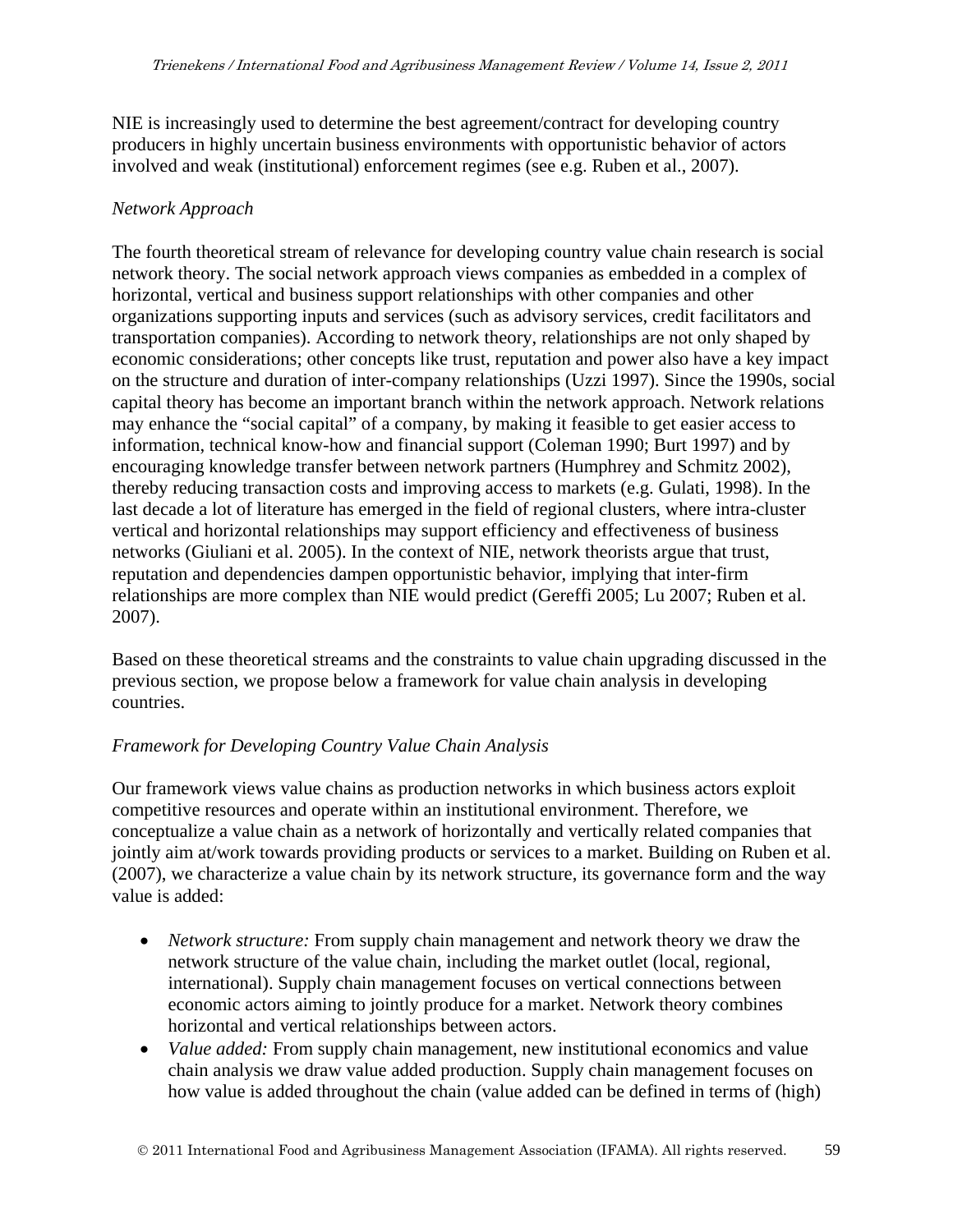quality, (low) cost, delivery time etc.). New institutional economics and specifically transaction cost economics focus on transaction costs. Value chain theory encompasses important discussions on where in the value chain value is added.

 *Governance form:* From new institutional economics, value chain theory and network theory we draw the governance and bargaining position of value chain actors, and related distribution of value added. New institutional economics investigates the optimal governance structure between economic actors. Value chain theory has developed a theory on chain-wide governance structures. Network theory focuses on (formal and informal) governance of horizontal and vertical relationships.

Changes in the institutional environment or the competitive base or in enabling infrastructures and availability of resources may alter the functioning and performance of value chains, thereby forming main constraints for value chain development. Alternatively, value chain actors may be motivated to improve their position in the chain, e.g. by getting involved in a different market channel, by enhancing value added (by improving quality and delivery conditions or lowering costs) and by re-organizing the collaboration with value chain partners. Such upgrading strategies may also be fostered by non-value chain actors such as governmental agencies, NGOs, public-private partnerships and development organizations.

Figure 3 depicts our framework. The arrows reflect a possible order of analysis of value chains: define constraints for the value chain under study – study (redesign) opportunities for this value chain – define upgrading options, taking into consideration value chain constraints.



**Figure 3.** Value chain analysis framework

Value chain constraints have been discussed in the previous section. In the following sections the other elements of the framework will be discussed: Value Chain Analysis and Upgrading Options for developing country value chains.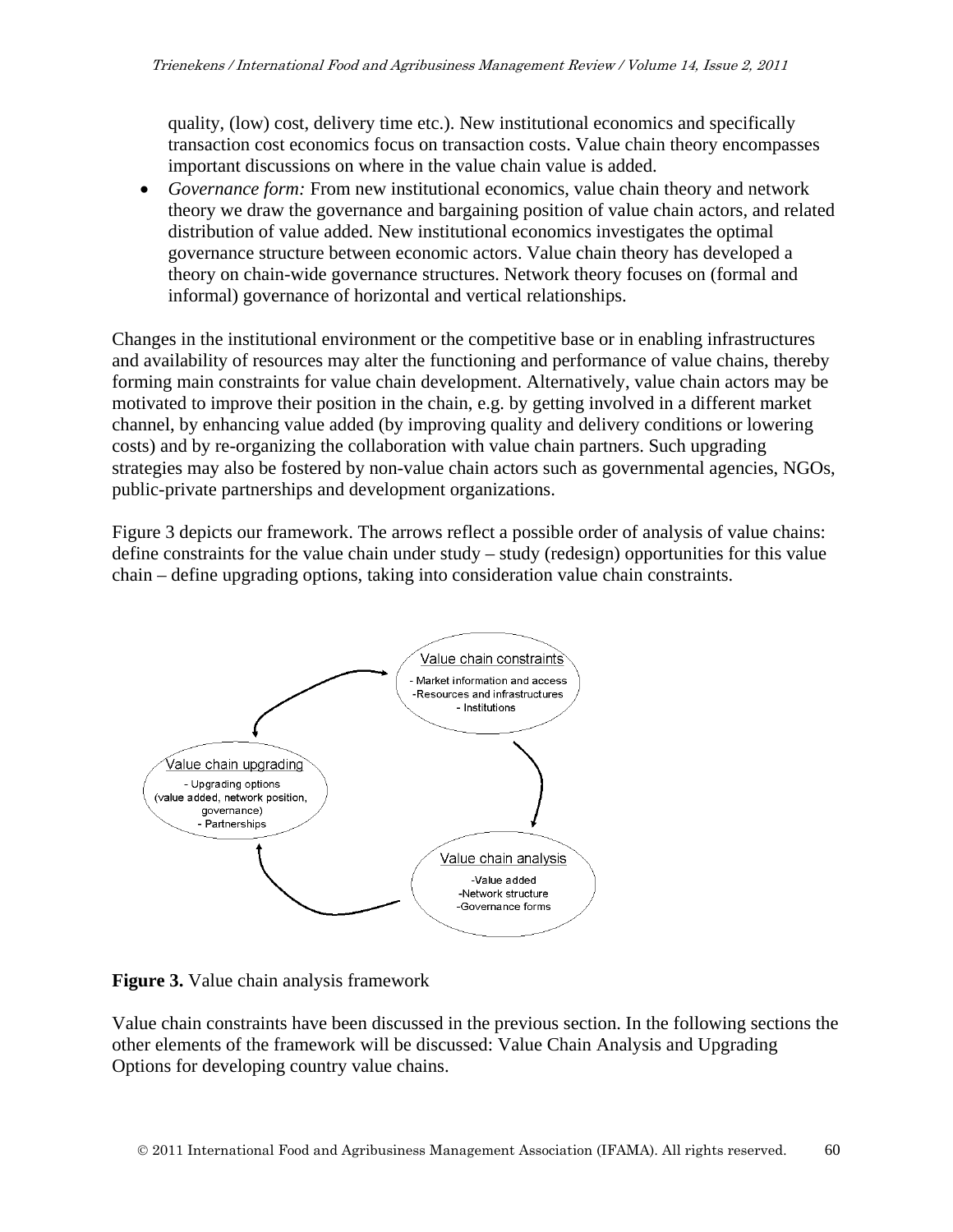# **Value Chain Analysis**

In the previous section we presented three components of value chain analysis: network structure, value added and governance structure.

#### *Network Structure*

A network structure has two dimensions: vertical and horizontal. The vertical dimension reflects the flow of products and services from primary producer up to end-consumer (i.e. the value chain or supply chain). The horizontal dimension reflects relationships between actors in the same chain link (between farmers, between processors, etc.). Lazarrini et al. (2001) developed the concept of the netchain to show the interrelationships between the horizontal and vertical dimensions in value chains (figure 4).



#### **Figure 4.** Netchain (Lazzarini et al. 2001)

Figure 4 shows vertical relationships between the various value chain links and horizontal relationships between actors in the same link. Vertically relationships may follow all stages in the value chain or may skip value chain links, for example, relationships between traders and retail. Horizontal relationships between actors can also have various shapes, such as farmer cooperatives or price agreements between traders. The structure of a network (netchain in figure 4) is largely dependent on the market channel(s) that are chosen by various parties. A marketing channel bridges the gap between producers and market and may be defined as a value chain or supply chain forming a "channel" for products and services that are intended for sale at a certain market.

A company's position in a market channel is dependent on the following key decisions (adapted from Stern et al. 1996):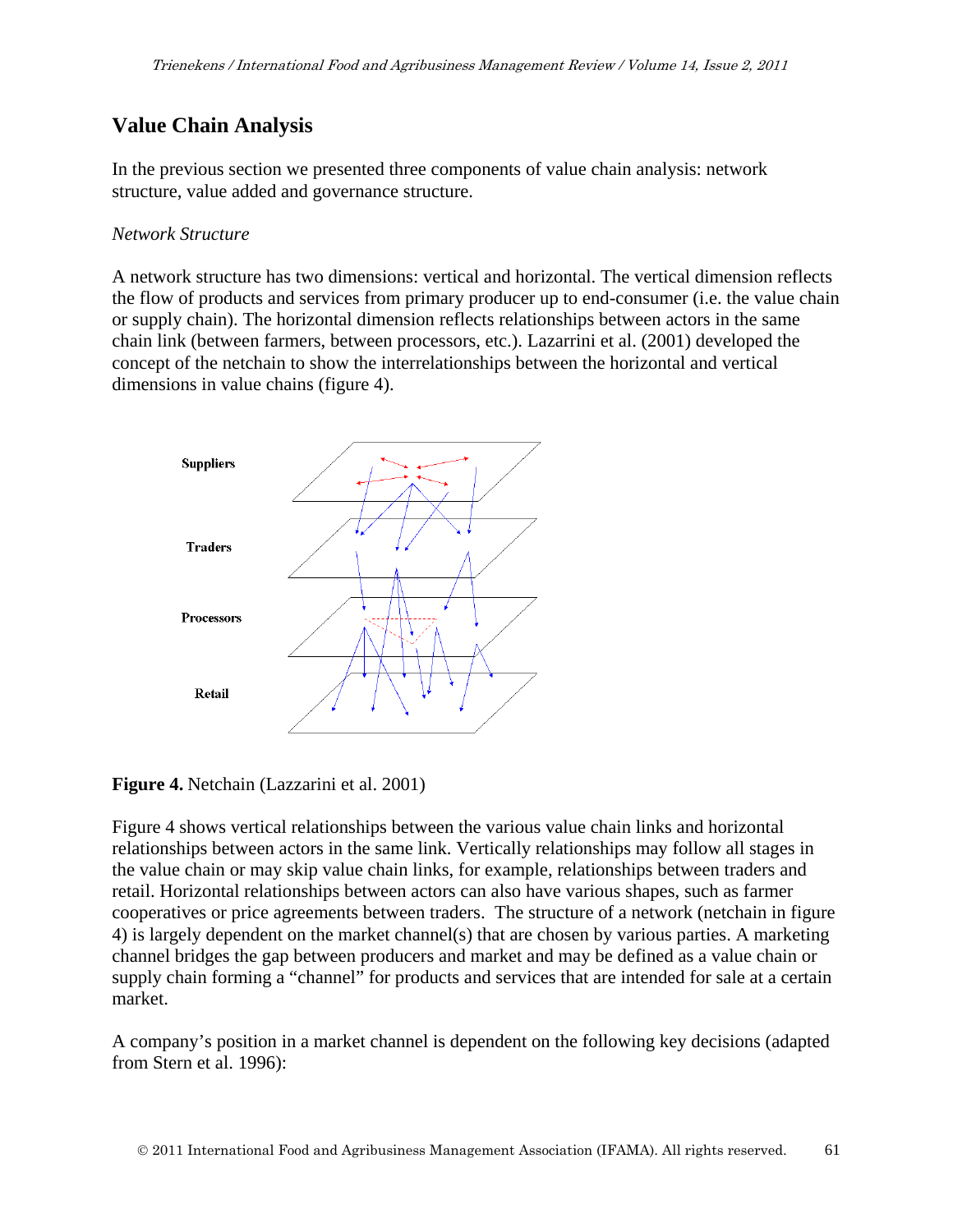- Which products or services will be delivered to which market. What are the required intrinsic characteristics of the product or service and the required extrinsic characteristics of the production process?
- Whether the company will adopt a single or multi-channel strategy. One company can deliver to more than one market (in terms of market requirements like quality level, delivery conditions, pricing).
- The number of stages in the channel. For example a producer can deliver directly to customers further downstream the channel or through intermediary partners (such as traders, distributors or processors).

Channel choices are heavily constrained by market access limitations such as supporting infrastructures to reach markets, access to demand and price information and specific demands from these markets such as production according to quality standards. Moreover, the ability of companies to take part in market channels is strongly related to characteristics of these markets, knowledge of market demands at the producer and the technological abilities of the producer. (Grunert et al. (2005) find that the more heterogeneous and dynamic the supply of raw material to the value chain, the more market-oriented activities can be expected to take place upstream in the value chain. Conversely, from an end-user market perspective, they find that the extent of heterogeneity and dynamism of end-user markets is a determinant of the degree of market orientation in the chain.

Market channels vertically structure the value chain/network. The horizontal dimension is shaped by purchasing, production and delivery dependencies between parties that are positioned in the same value chain links, such as sourcing or marketing cooperatives, or collaborative agreements between small and medium size processors, such as exchange of packaging materials in case of demand fluctuations. It may be clear that market access, market information and exchange of information through the vertical chain, but also control of quality standards, may be strongly stimulated and enabled by horizontal collaboration and information exchange, through communication of knowledge and through joint investments in supporting systems.

A value chain/network structure is in principle dynamic. For all sectors of the economy, globalization has led to increasingly fine-meshed sourcing, production and distribution networks around the globe. For example, Gereffi (1999) showed for the apparel industry how the global sourcing network evolved from links between Asian low labor-cost producers and Western value added producers, to links between Western brand producers and Asian added value producers. Asian manufacturers had moved a step forward in the production of value added products and developed multi-layered global sourcing networks for themselves, such that low-wage assembly could be done in other parts of Asia (see also Bair and Gereffi, 2003, for similar developments in the apparel industry in Mexico, where the industry was upgraded from mere manufacturing to R&D and design). Also in the food sector, with coffee (Kaplinsky and Fitter 2001) as a good example, differentiation in the last decades has led to further specialized distribution and sales networks worldwide. Fair trade and specialty coffee to be sold at specialty shops, for example, have achieved increasing market shares.

However, factors such as international regulations and legislation have also had a big impact on the formation of distribution networks. For example, Gibbon (2003) shows the important role of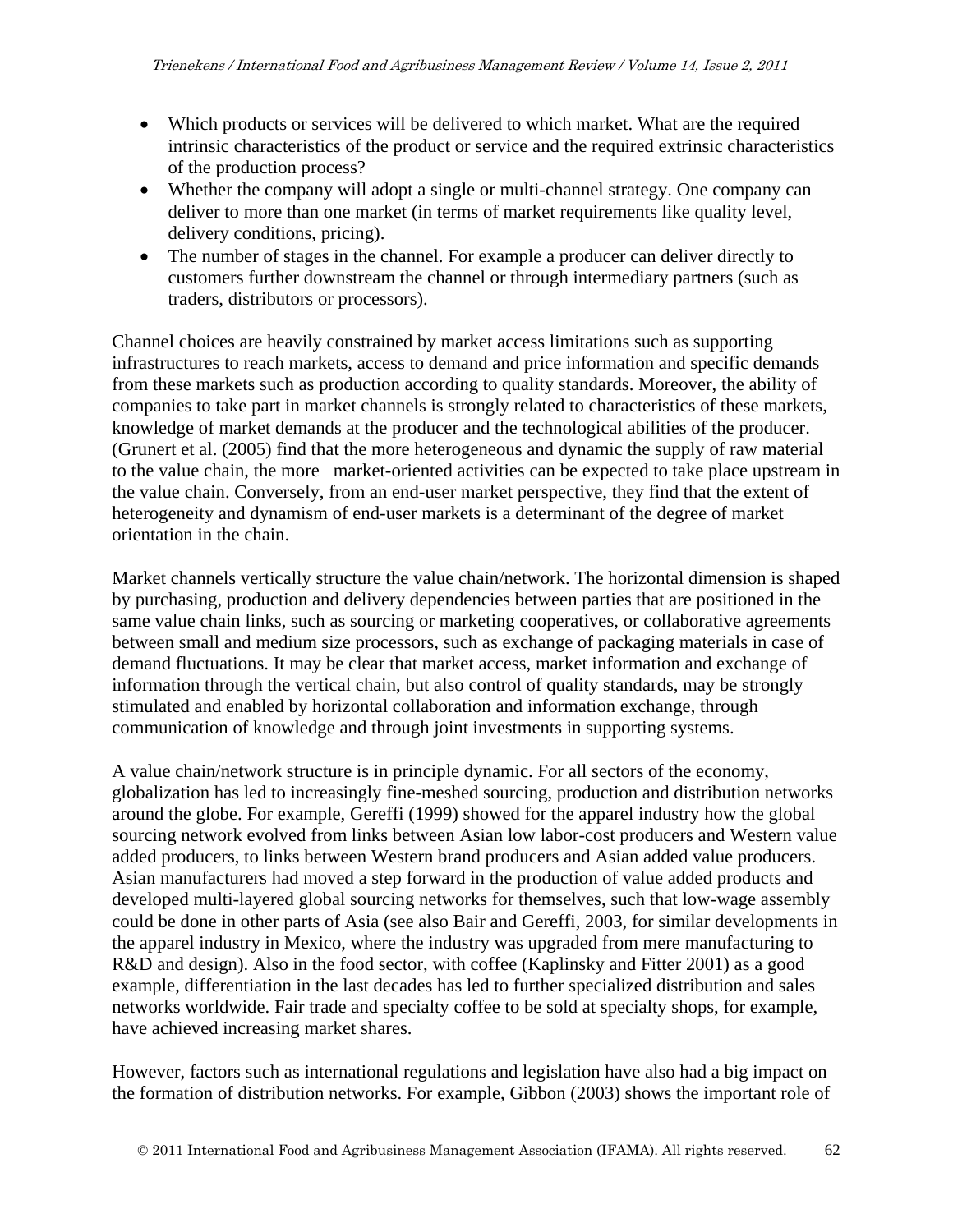international trade regulations on shaping international distribution structures, by discussing the impact of the US African Growth and Opportunity Act (AGOA) on the relocation of manufacturing facilities in developing countries. AGOA conferred a quota- and duty-free status, from 2000 to 2008, to clothing articles directly imported into the United States from beneficiary countries that meet certain political and economic conditions. This led to an almost immediate move of clothing manufacturing activities from countries like South Africa and Mauritius to Lesotho and Tanzania.

### *Value Added*

Value added is created at different stages and by different actors throughout the value chain. Value added may be related to quality, costs, delivery times, delivery flexibility, innovativeness, etc. The size of value added is decided by the end-customer's willingness to pay. Opportunities for a company to add value depend on a number of factors, such as market characteristics (size and diversity of markets) and technological capabilities of the actors. Moreover, market information on product and process requirements is key to being able to produce the right value for the right market. In this respect finding value adding opportunities is not only related to the relaxation of market access constraints in existing markets but also to finding opportunities in new markets and in setting up new market channels to address these markets. Value added capture can be divided into five major categories (Kaplinsky 2000):

- trade rents (forthcoming from production scarcities or trade policies)
- technological rents (related to asymmetric command over technologies)
- organizational rents (related to management skills)
- relational rents (related to inter-firm networks, clusters and alliances)
- branding rents (derived from brand name prominence).

To capture these rents a number of conditions have to be met: availability of resources, including knowledge and capabilities of chain actors, the infrastructure to bring the products to a market and comparative advantage in that market, for example through specific value added or economies of scale. According to Kaplinsky (2000) access to high income yielding activities, with high added value, requires participation in global value chains aiming at markets demanding products with high added value. As discussed before, these global value chains are often linked through long-term relationships and supported by foreign direct investments.

For commodities with low value added, however, the terms of trade with Western countries are in a downwards spiral(Fitter and Kaplinsky, 2001; Kaplinsky and Morris, 2002). This was very well illustrated by Nadvi (2004) in a study on a boom in the vegetables and fruit sector of several East African countries, that, however, did not lead to an equal increase in production of high value added products nor a decrease of poverty: *"In Kenya , exports of fresh vegetables rose by over 200% in value terms between 1993 and 1999 [….]. However, over half the population fell below the poverty line in the late 1990s, and rural poverty was particularly acute."* Moreover, for food production the upstream part of the value chain is not very suited for product differentiation, as in most food chains heterogeneity of raw materials upstream in the value chain is not exploited for serving market heterogeneity downstream in the chain. Raw materials are first made homogeneous and are differentiated again in processing and distribution stages (e.g.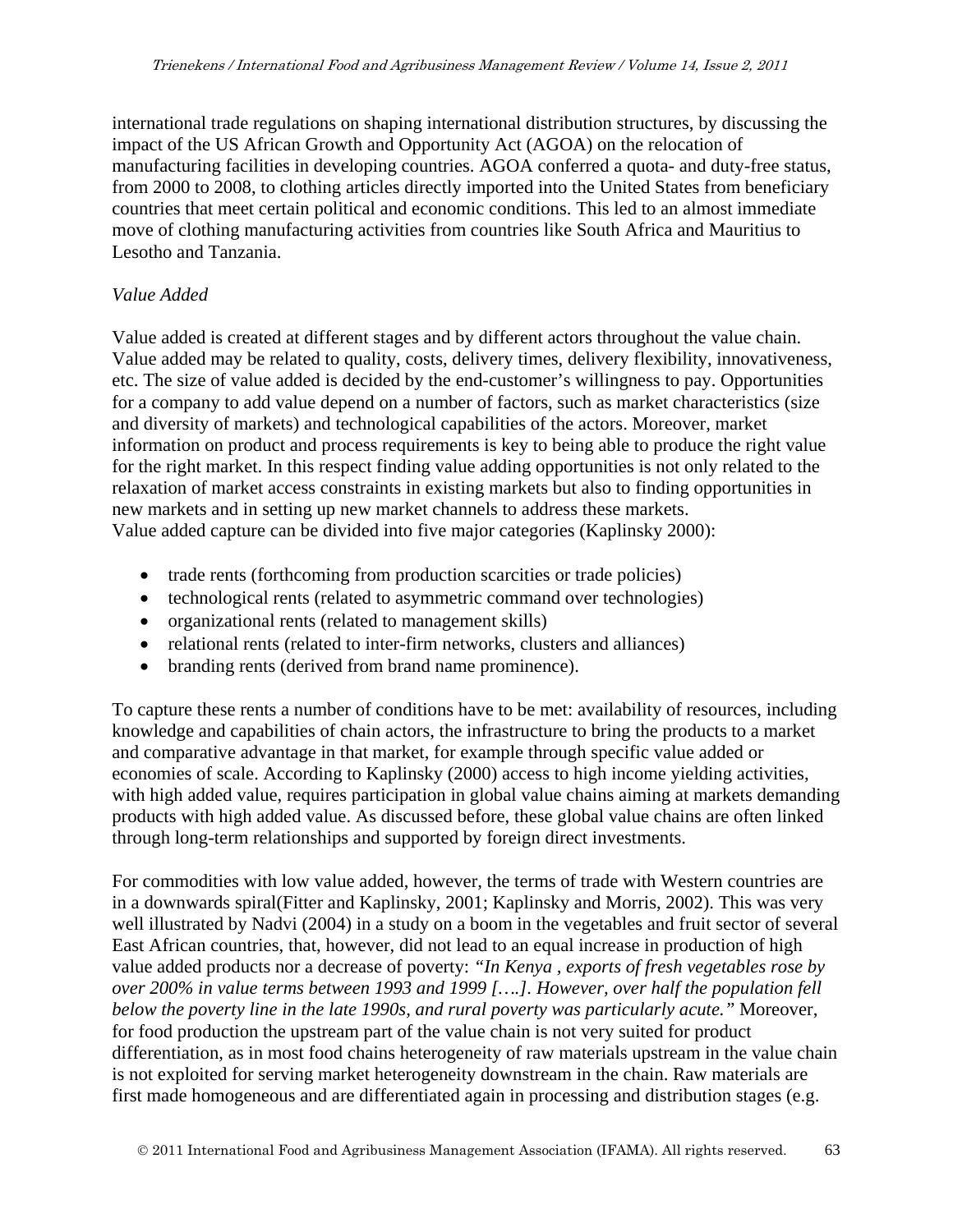through packaging), because of the high costs of separating and controlling various materials flows upstream in the chain (Grunert 2005). In international value chains this upstream part is in many cases located in developing countries; this being another explanation of why only little value added production in these chains takes place in developing countries.

There does however seem to be increasing room for specialization in fair trade and organic products from developing countries, while traditional commodity chains such as coffee increasingly show differentiation tendencies. For example, Fitter and Kaplinsky (2001) illustrate that nowadays in Western coffee specialty stores (such as Starbucks) the cost of coffee only represents a very small proportion of the price of a cup of coffee (4% in the case of a cappuccino). The remainder is in the ambiance, the brand, etc. For this type of specialty products, branding and adding additional value has become a conditional strategy to gain market share (Gereffi1999). At the same time, branding and labeling of specialty products by developing country producers is constrained through the private-label policies of many Western supermarket chains. Dolan and Humphrey (2004) show a rise in private-label penetration of retail in the UK from around 22% in 1980 to around 43% in 2001. Another example is given by Gwyne (2008), who shows that Tesco's private label of Chilean wine (Tesco Finest) covers more than 50% of wine sales in its shops. The trend towards increased private-label sales is ongoing in most Western countries, but it appears to be increasing at the highest rate in the UK.

Value adding in food production focuses in particular on safety and quality of the product. Quality can be divided into intrinsic characteristics of the product itself (e.g. color, taste, tenderness) and extrinsic characteristics of the process which cannot be measured on the product (e.g. organic or fair trade production). To safeguard the quality and safety of end-products, since the 1990s, Western retailers have defined various standards for the production and processing of food, such as British Retail Consortium (BRC), Gobal-GAP, Safe Quality Food (SQF). These standards are now applied by supermarkets and importers all over the world to coordinate supply chain activities and control food quality and safety. Besides generic quality standards that focus on quality and safety of food, we now increasingly find standards which combine intrinsic with extrinsic characteristics, e.g. high quality (and sustainable) *"Utz" coffee or the "Rainforest alliance"* bananas of Chiquita. While until recently these specific product and processing attributes focused on niche markets in Western countries, they now are swiftly integrated in basic retail and industry standards as indicated above. For producers to get access to modern retail markets, certification according to these standards is conditional (Jahn et al. 2004). However, because of these standards access to these markets for small and medium size producers is difficult and in many cases impossible, as was pointed out before (Dolan and Humphrey 2000). Perez-Aleman and Sandilands (2008) state that *"these well-intended social and environmental norms, or sustainability standards",* (from a Western consumer point of view), represent significant barriers to entry for these producers (Vellema and Boselie 2003; Giovannucci and Reardon 2001). Compliance with standards implies high certification costs (for producers) and high monitoring costs (for buyers). Although, in some cases we now see inclusion of smallholders in modern quality schemes, e.g. through cooperative governance forms or through retail or food industry programs (e.g. tea production in Kenya for Unilever; coffee production for *Nescafe* in Brazil).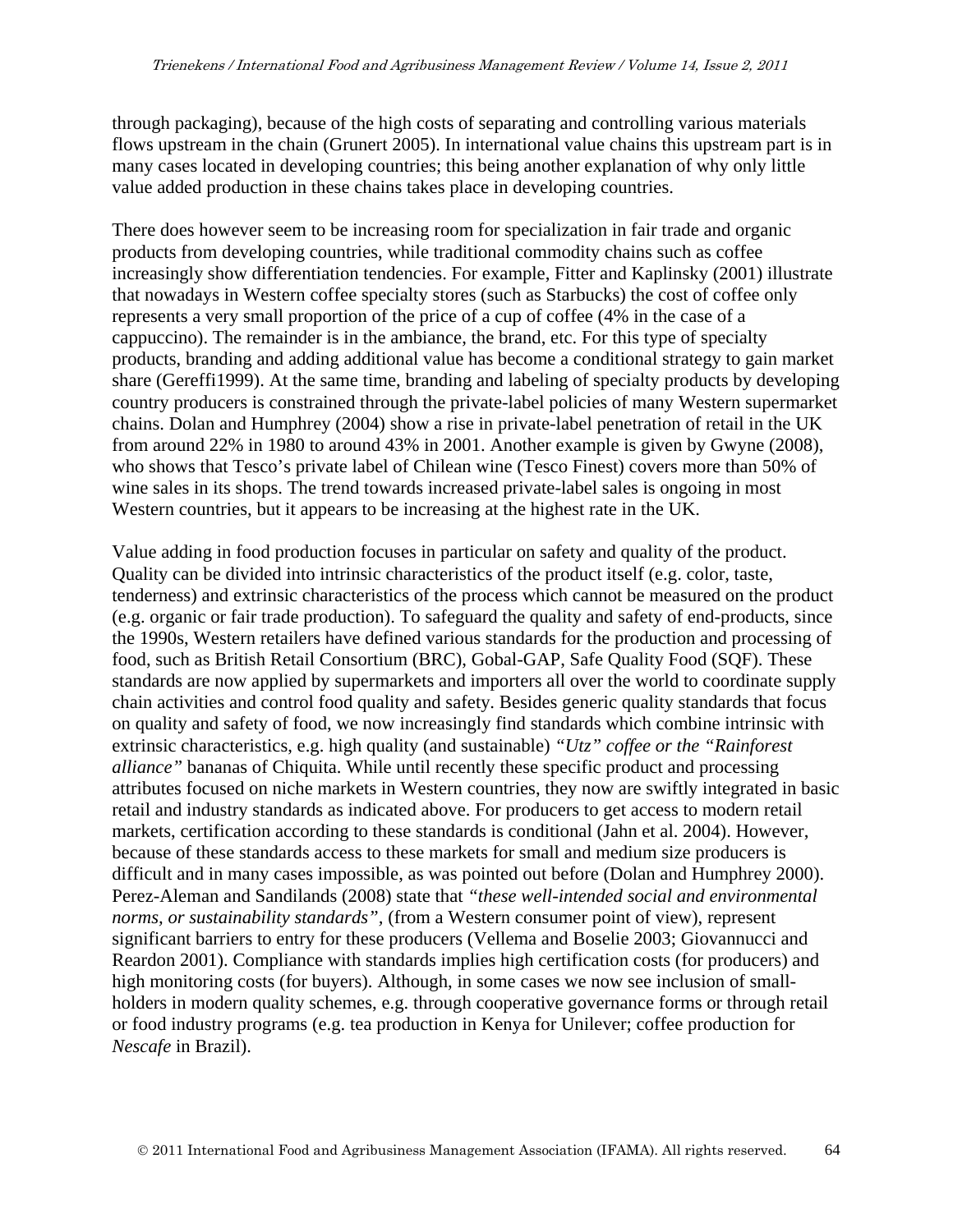Value added is produced in value chains aiming at certain markets and constituting a number of actors. The next section will discuss the governance of relations between these actors, the third element of our framework.

### *Governance and Bargaining Position of Value Chain Actors*

Firms in value chains are linked in a variety of sourcing and contracting relationships, i.e. forms of governance (see e.g. Williamson 1985; 1999; Gereffi et al. 2001). We distinguish two perspectives in the concept of governance of developing country value chains:

- the transaction (cost) perspective that focuses on governance of transactions in vertical bilateral relationships between firms (Williamson, 1985 and 1999; Rindfleisch and Heide 1997);
- the global value chain perspective of Gereffi, Kaplinsky and others, where power relationships, the position of the "lead-firm" and consequences of the distribution of value added are the subject of study (Gibbon et al. 2008). Gereffi (1994, 97) defines governance as: *"authority and power relationships that determine how financial, material and human resources are allocated and flow within a chain".*

From the transaction (cost) perspective, transactions between firms are governed under conditions of bounded rationality and opportunism of the actors involved. Transaction characteristics are largely explanatory for governance structures in a value chain. According to Williamson (1995, 1999) joint investments, the ability to measure the agent's performance and uncertainty are deciding factors for the costs of transactions. If transaction costs are low, actors will favor market governance. If they are high, they favor contracting or integration, thereby lowering these costs. Governance forms range from (spot) market relationship, through hybrid governance forms (e.g. contracts) to vertical integration or hierarchy (meaning bringing the activities of various companies together within one legal entity).

In this respect developing country business relationships are subject to many uncertainties caused by poor physical infrastructures (storage facilities, roads, telecommunication, etc.), weak institutional infrastructures (government support, sanction systems, etc.), unbalanced trade relationships (dependencies, opportunistic buyer behavior) and unfavorable social and political conditions, leading to uncertainties and risks for developing country producers (see also previous sections). Transactions are enabled and need to be supported by information exchange about characteristics of the product/service and delivery conditions. However, information exchange between companies in developing countries is in many cases hampered by information asymmetries between chain partners, lacking communication infrastructures, and diffuse market channel structures. This makes monitoring of transactions difficult (David and Han 2004; Grover and Malhotra 2003). An extremely promising development in this respect is the increasing use of cell phones by producers in developing countries, enabling them to transfer information about market demands and sales opportunities (Trienekens and Willems 2007; Ruben et al. 2007). At the same time, in the context of the food sector the introduction of quality and certification schemes goes hand-in-hand with increased monitoring and control by, in most cases, Western buyers and more integrated governance in the value chain, such as long-term contracts, thereby reducing the uncertainties stipulated above (Hueth 2002). In this regard the use of standards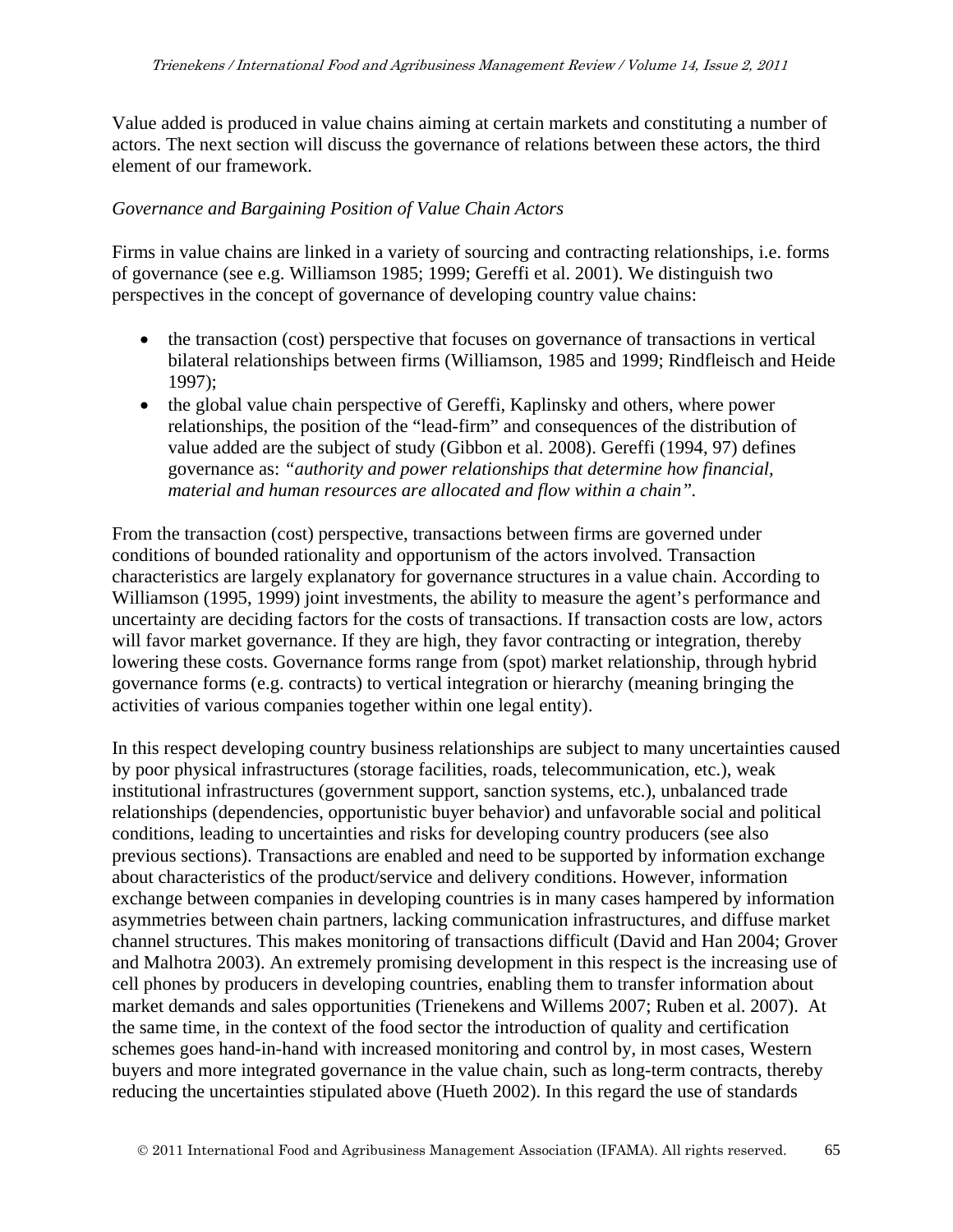implies reduction of coordination costs, but it may also reduce innovation capabilities that could lead to new value added, as innovation and standardization seem to be opposite forces in value chain development (Dolan and Humphrey 2006).

Summarizing, in general business relationships in international and modern domestic value chains with high investments, uncertain supply markets and weak monitoring and enforcement regimes are safeguarded through more integrated governance forms such as long-term contracts, joint ventures or vertical integration. Control over international value chains does not necessarily mean ownership over production activities throughout the value chain. Coordination and control are in many cases facilitated by standardization and advanced monitoring and communication systems (Trienekens 2009; Gereffi 2005). As also pointed out above, standardization may support consolidation of existing value chain structures where most production of value added takes place in Western countries.

From the global value chain perspective, Gereffi et al. (2005) developed a categorization based on three factors explaining the structure and organization of these chains:

- the complexity of information and knowledge transfer required to sustain a particular transaction, particularly with respect to product and process specifications;
- the extent to which this information and knowledge can be codified and, therefore, transmitted efficiently and without transaction-specific investment between the parties to the transaction;
- the capabilities of actual and potential suppliers in relation to the requirements of the transaction.

They arrive at a categorization of five governance types (market, modular, relational, captive and hierarchy) that reflect differences between the position of the lead firm and specific power/dependency relationships in the chain. This typology is intrinsically dynamic in the sense that governance types can develop from one type into another, from market type in the direction of hierarchy but also from hierarchy type in the direction of market depending on changing market demands and supply structures. The shift can be caused by a number of factors:

- Information complexity changes as lead firms seek to obtain more complex outputs and services from their supply-base.
- Within industries there is a continuous tension between codification and innovation.
- Supplier competences change overtime.

From the global value chain perspective, suppliers roughly rank from commodity suppliers, delivering products through arms-length market relationships, to turn-key suppliers, delivering customer-specific products produced with advanced capabilities (see also Gereffi et al. (2005) and Sturgeon (2001)). Moving from turn-key to commodity supplier information asymmetry and power balance is in most cases in favor of the Western value chain partner. In that respect increasing capabilities of suppliers and subsequent de-commoditization (Fitter and Kaplinsky 2001) of the value chain can lead to more balanced power and bargaining relationships in these chains. Additionally, horizontal relationships, in particular farmers cooperatives or associations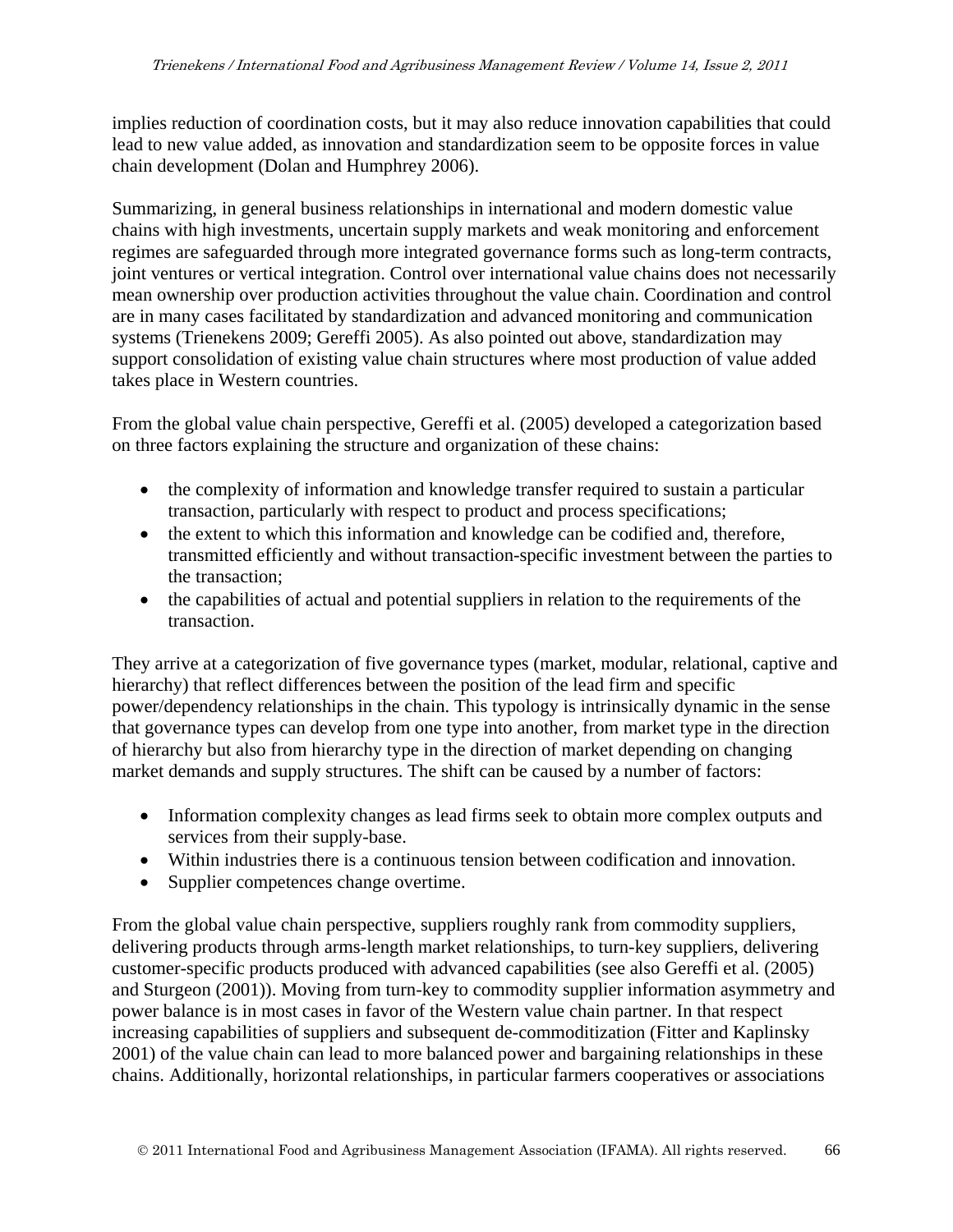increase bargaining power of small farmers and at the same time lower transaction costs for retailers associated with purchasing from smaller farms.

Roles of value chain partners may change over time. For example, Dolan and Humphrey (2006) describe a development in the UK fresh vegetables and fruit market in which importers are given the role of category managers by the large retail chains, with tasks such as organizing the supply chain, integrating the management of the (whole) chain, developing the category and information exchange on prices, costs and margins. The rise of global value chain "managers" or coordinators (also, for example, 4th party logistics providers, Hsiao et al. 2009) leads to a specific form of relational rent accruing from governorship itself, as already defined by Kaplinsky (2000). In this regard, Gereffi et al. (2005) speak of "mundane" transaction costs – the costs involved in coordinating activities along the chain. These mundane transaction costs rise when value chains are producing non-standard products, products with integral product architectures, and products whose output is time sensitive (Baldwin and Clark 2000). Agricultural value chains are very time sensitive, meaning that highly developed coordination capabilities are needed in these chains, such as in the Dutch flower chain where flowers from countries from all over the world have to be distributed through the auction halls in The Netherlands to customers all over Europe and the rest of the world in a very limited time frame (Vollebregt et al. 2010). The auction organization (a growers cooperative in The Netherlands) is the global value chain coordinator in this respect.

#### *Distribution of Value Added*

Distribution of value added over various actors is strongly related to the governance form of the chain and depends on the power and bargaining position of actors, information asymmetry between chain stages and also the production technology used. Although inclusion in global value chains often brings a larger share of value added to developing country producers (Nadvi 2004), prices in Western markets do not automatically translate into prices for developing country suppliers. As Fitter and Kaplinsky (2001) showed, increasing differentiation of coffee prices at the retail or specialty shop outlets does not translate into increasing variance in prices paid at the farm gate (see also Bacon 2005). Differences in market power and dependency relationships have a clear impact on the (choice of) governance regime in trade relationships. A powerful party can dictate governance mechanisms (e.g. Schmitz 1999). In this respect, smallscale producers depend in many cases on downstream parties in the chain, such as intermediaries, transporters or exporters, for input supplies and credits on the one hand and market access on the other.

In communities with strong social structures, trust and number and intensity of relationships play an important role in collaborative agreements between horizontal parties and a subsequent increase of bargaining power. Therefore, the embeddedness of small-scale producers in a network of social relationships can provide them with the social capital to strengthen their position in the value chain (Gulati 1997; Coleman 1990). Trust may play an important role in both horizontal and vertical relationships. Trust is dependent on the duration of a relationship, consistency of exchanges between parties and (economic and social) reputation. In many value chains, trust and reputation replace more integrated governance mechanism as a safeguard against opportunistic behavior and to keep transaction costs low. The next section discusses the third part of our framework: upgrading of value chains.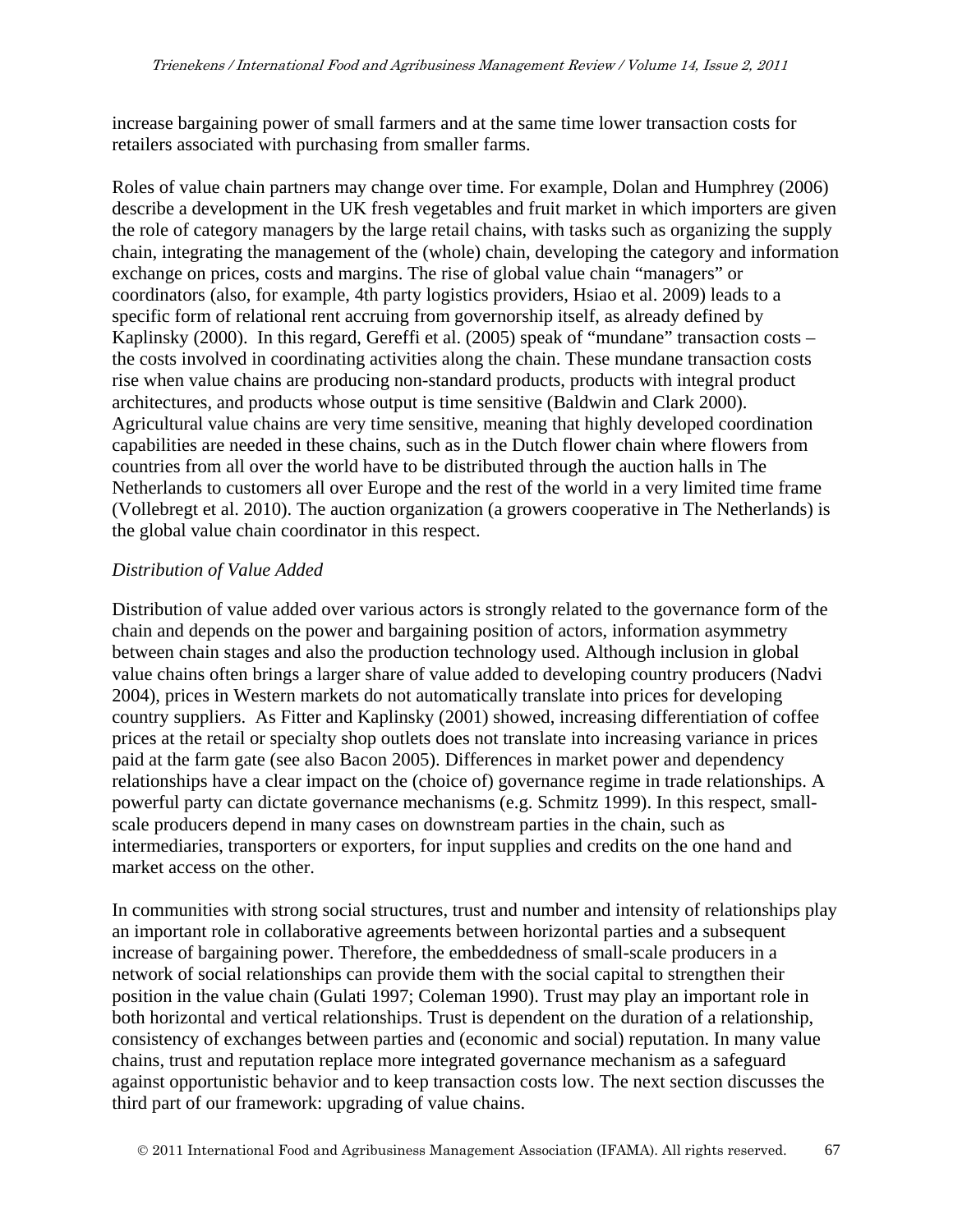# **Value Chain Upgrading**

In defining upgrading options we build on the work of Gereffi (1999), Kaplinsky (2000), Humphrey and Schmitz (2002), Nadvi (2004), Guliani (2005), and Gibbon et al. (2008). For example, Gereffi (1999) defines upgrading as: *"…. a process of improving the ability of a firm or an economy to move to more profitable and/or technologically sophisticated capital and skill-intensive economic niches."* McDermott (2007:104) defines upgrading as: *"the shift from lower- to higher-value economic activities by using local innovative capacities to make continuous improvements in processes, products and functions".* 

Kaplinsky (2000) gives four directions in which economic actors can upgrade: increasing the efficiency of internal operations, enhancing inter-firm linkages, introducing new products and changing the mix of activities conducted within the firm. Building on Kaplinsky and others, Pietrobelli and Saliola (2008) define the following upgrading options: entering higher unit value market niches, entering new sectors, undertaking new productive functions and in all cases enlarging the technological capabilities of the firms. In most cases upgrading of value chains is achieved through attention to multiple business aspects, such as combined attention to product and process upgrading or collaborative product upgrading in combination with contractual arrangements. For instance Roy and Thorat (2008), in their study of the Indian grape cooperative Mahagrape, conclude that upgrading capabilities were largely related to the combined attention to innovative marketing in export markets and concurrent provision of technical assistance, inputs and (market) information to the farmers.

In this article we group different upgrading options from the literature according to the value chain elements of our framework: value added production, chain-network structure and governance:

- upgrading of value added production: through innovative products and product differentiation, innovative processes and innovative marketing activities;
- value chain-network upgrading: reaching for the right market and being part of the right market channel
- upgrading of governance form: choosing the right organizational form with horizontal and vertical value chain partners.

# *Upgrading of Value Added Production*

Most approaches to upgrading found in the literature focus on upgrading of value added production. This can take various forms:

- upgrading of products (and packaging)
- upgrading of processes
- functional upgrading (insourcing production or distribution functions)
- inter-sectoral upgrading (where chain actors introduce value adding processes from other sectors to offer new products or services: e.g. a farmer who enters into tourism activities).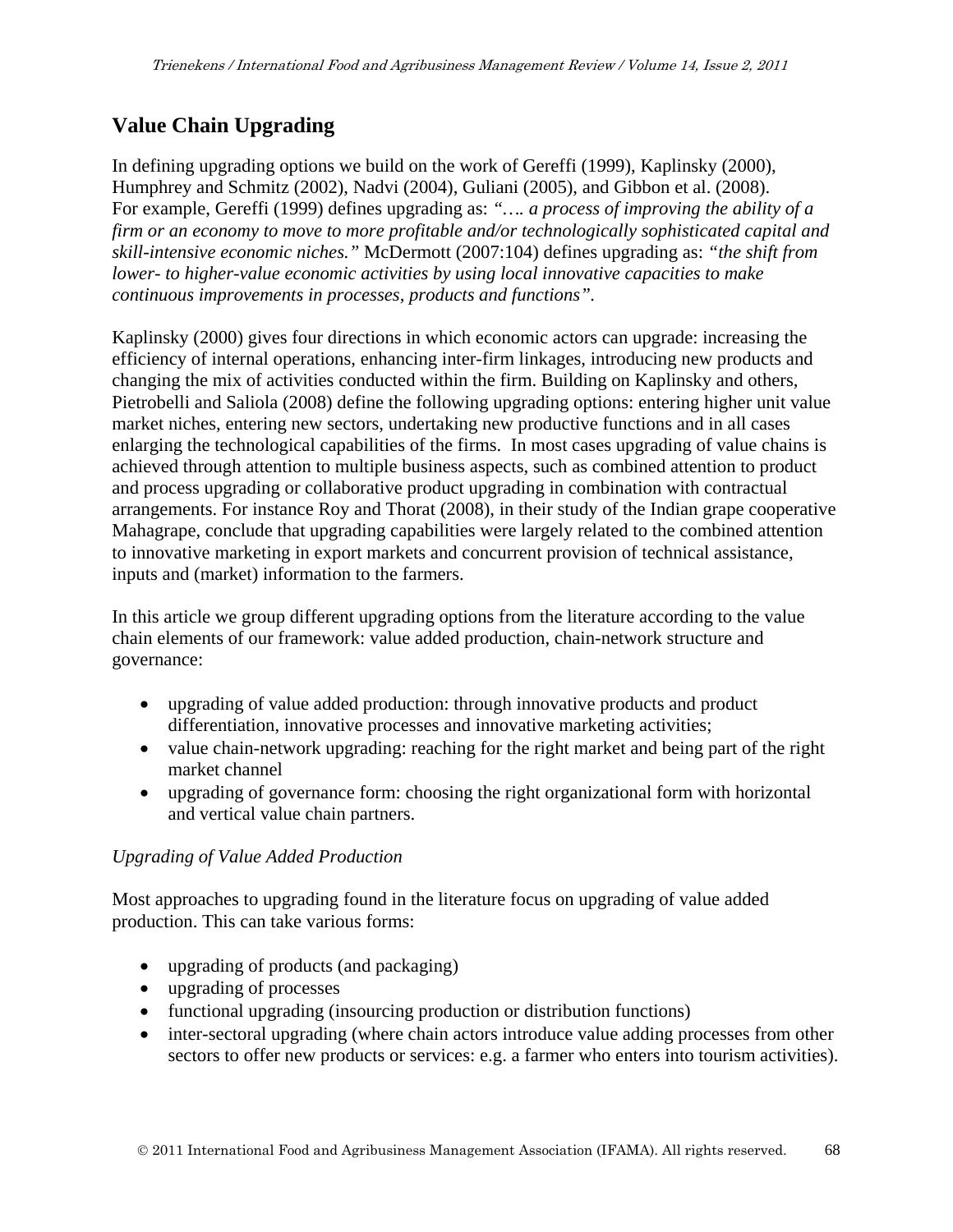Product and process upgrading are most common in developing country value chains. Functional and inter-sectoral upgrading occur less often as most developing country producers are still commodity suppliers for Western value chain partners. Giuliani et al. (2005, referring to Humphrey and Schmitz, 2002b) show that although inclusion in global value chains may facilitate product and process upgrading, *"…firms become tight into relationships that often prevent functional upgrading and leave them dependent on a small number of powerful customers''* (see also Kaplinsky and Morris 2002).

Upgrading of value added in products is always related to (potential) demands in a market. As pointed out before, these can be related to intrinsic (product quality, composition, packaging, etc.) and extrinsic product attributes, which are related to typical process characteristics. In the last decennia attention paid by Western consumers to these extrinsic characteristics has increased considerably, leading companies to increase their attention to corporate social responsibility (CSR), ranging from issues such as labor circumstances to issues such as animal welfare. This has led to a boom in the introduction of CSR principles by Western industries and retailers, offering opportunities for value added niche market production by developing country producers. Figure 5 depicts key dimensions producers and value chains can focus on when upgrading extrinsic product attributes.



**Figure 5.** Dimensions of corporate social responsibility in the food chain (adapted from Maloni and Brown 2006).

Process upgrading focuses on the one hand on upgrading the product and on the other hand on optimization of production and distribution processes. The latter includes introduction of new technologies such as automated production and packaging lines, cooling installations and modern transportation technology as well as improved communication facilities in the supply chain such as internet connection, GPS systems or the intense use of mobile phones in production and transportation planning. For example, Francis and Simons (2008) describe how the processes of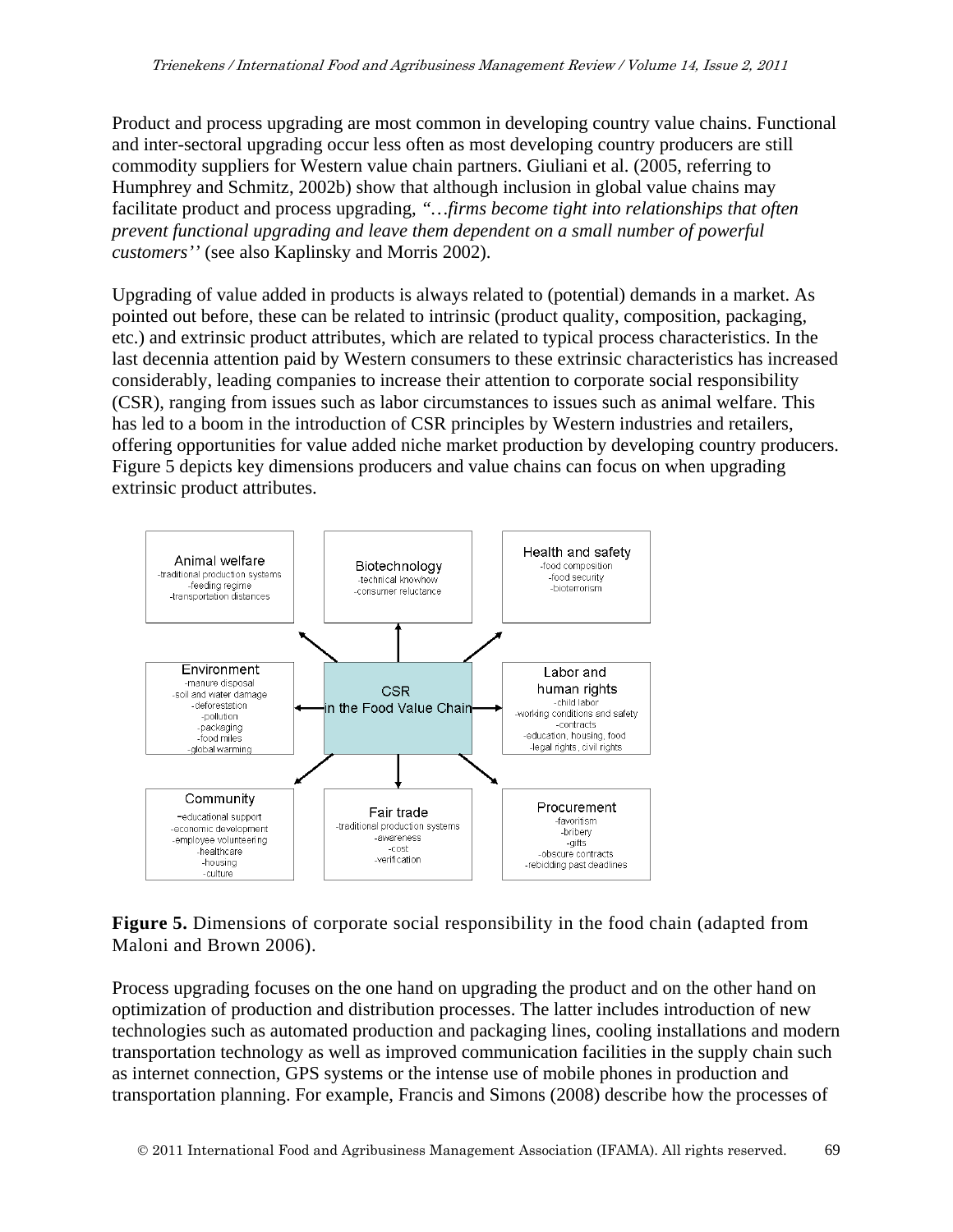the Argentina - UK red meat value chain are continuously improved via programs of waste identification, quantification and root cause elimination, to facilitate continuous learning within this value chain.

As mentioned before, a key issue for developing country producers is functional upgrading, for example to perform value adding activities in developing countries instead of just being commodity producers of products to be upgraded in the country of the Western customer. Aside from in production stages of the value chain, functional upgrading can also take place in intermediary functions, such as in the export sector, where exporters can achieve a role in collection, category management, packaging and sales of products (Dolan and Humphrey 2000). The developments in the apparel sector as described by Gereffi (1999) are a typical example of how value adding activities have been moved from developed to developing countries leading to new and more fine-meshed industry structures worldwide. Although primary processing activities, such as assembly of cars and processing of fruit juices are increasingly moved to developing countries, specialized processing, branding and marketing are still largely located in developed countries. Lowering of tariffs through the new WTO agreements and market differentiation by developing country producers as a response to increasing market segmentation in developed countries can support further development of value added production in developing countries.

### *Upgrading of Value Chain-network Structure*

Upgrading of the network structure includes upgrading of horizontal as well as vertical relationships focusing on taking part in the right market channel. As discussed in previous sections, collaboration with horizontal partners may include joint purchasing of production inputs, joint use of production facilities and joint marketing of products. Moreover, in its most sophisticated form, horizontal collaboration might result in product differentiation combining value adding activities with other sectors of the economy (inter-sectoral upgrading). Many studies on developing country value chains focus on upgrading of horizontal relationships through the formation of producer associations or cooperatives (e.g. Roy and Thorat 2008; Bijman 2007; Rammohan and Sundaresan 2003).

An interesting example of regional upgrading is given by Fisman and Khanna (2004), who describe how the establishment of business groups in underdeveloped regions in India may support the entire development of the region. Large business groups attract supporting industries that can stimulate economic development. They can spread the costs of infrastructure buildings over more assets than a single firm. These improvements at the same time make it more enjoyable for skilled workers to live in the area. Also rotation of skilled workers is commonly used by the groups. Group firms often have an extensive supplier network that also serves them in more remote locations and they have offices in cities where the financial sector is well developed. Additionally, these groups usually have good government contacts to facilitate landintensive projects. Establishment in less-developed regions is often supported by tax reductions.

Upgrading of vertical network (structure) relationships should focus on being part of the right channel aiming at the right market. Developing country value chains are now increasingly trying to differentiate their market outlets, which makes them less dependent on their current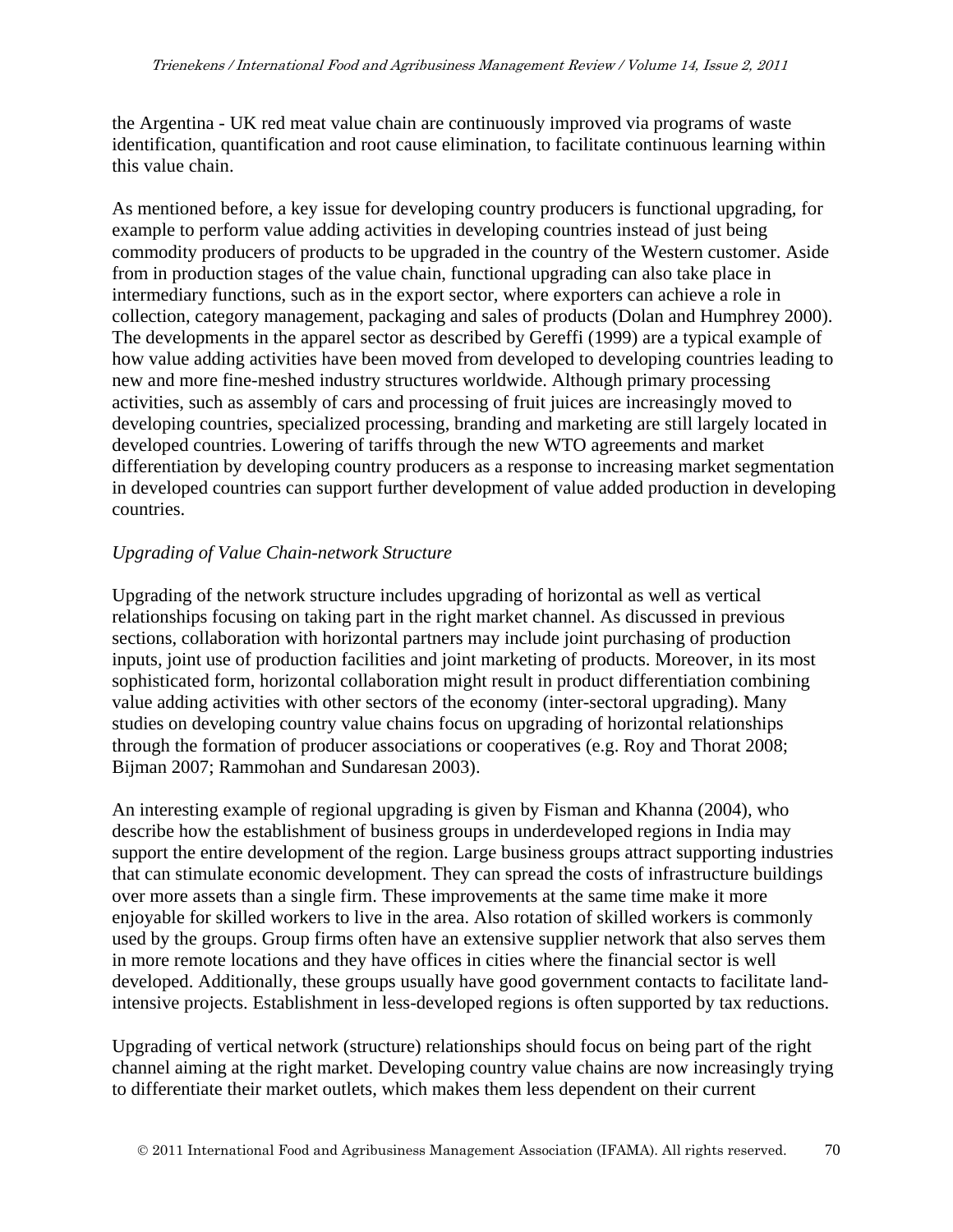customers, often Western retailers or industries. However, the previous sections have shown how difficult it is, in particular for small producers, to move to another market channel. Alternatively developing country producers might look for channels to more easily accessible markets, such as South African fresh producers accessing emerging economy markets in Asia, Brazilian pork aiming at the Russian market where quality and safety demands are less severe than in the EU, or Mango producers from Burkina Faso that aim at the Niger domestic market instead of at the European market (Nadvi 2004; Trienekens and Willems 2007; Trienekens et al. 2009; Humphrey 2006).

### *Upgrading of Governance Structures*

Modern market-oriented chains have the tendency to become shorter (with fewer actors) as intermediaries between producers and downstream parties in the chain become superfluous because of the emergence of direct trading relationships between large producers (or producer groups) and downstream parties (e.g. Bair and Gereffi 2003). An example is the transformation of export-oriented producers to producer-exporters in some countries in order to lower transaction costs and exert full control over the supply chain. Inter-company relationships in these chains are often enforced by (transaction-specific) investments of processors or exporters (such as investments in cold stores, seeds, pesticides, credits) to decrease delivery uncertainty and increase quality and quality consistency of deliveries. In general, increased collaboration of actors in value chains may increase market power and facilitate a smooth flow of products and information.

In food chains, quality standards and certification are in particular relevant for business relationships and are often included in contracts. In vertically integrated companies certification by an independent party is of less importance, although the use of standards may be required.

Business relationships are supported by agreements between the parties involved. These can range from oral agreements to written contracts. A distinction can be made between a classical version of a comprehensive contract (where everything is fixed ex ante for the entire duration of the contract, covered by the law of contract) or a relational version (allowing for gaps not closed by contract law, embedded in a social system of relationships and subject to continuous renegotiations). Because there is no such thing as a "complete" contract – especially not in developing countries with weakly developed institutional structures – many companies tend to prefer relational contracts implying interpersonal relationships and trust.

Horizontal collaboration between actors is in many cases considered an important enabler of value chain upgrading. Mesquita and Lazzarrini (2008), in their study of the impact of network relationships on market access, find that strong network ties between companies help substitute for the lack of a strong institutional setting to support arrangements between companies and in value chains. SMEs can exploit complementary competencies, share knowledge, technologies and inputs and develop greater responsiveness to global demands, and attain greater export levels as a result. Lu (2007, 2008), in his study into the relationship between social capital (Guanxi in China) and performance of vegetables chains, finds that producers with tighter social relationships with other economic actors in the value chain tend to be more successful.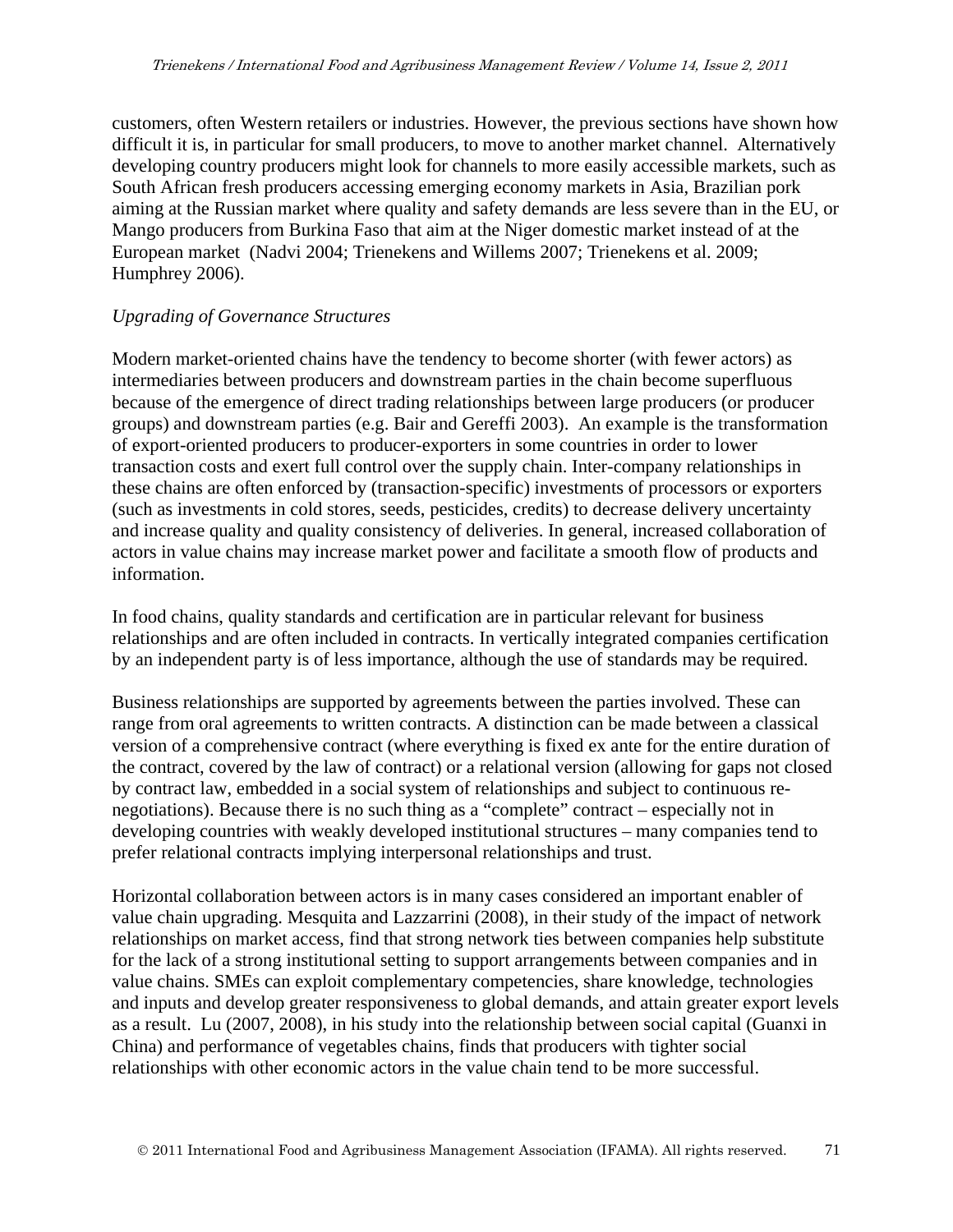Moreover, he shows that relationships considered traditional in these communities are of great importance to get access to modern markets.

Other studies focus on the role of clusters in upgrading. Gibbon (2001) finds that cluster-based upgrading demands an external push to be successful, such as a linkage to export networks. Giuliani et al. (2005) study relationships between clustering and innovation focusing on Latin American cases. They find that product and process upgrading may be strongly supported by knowledge and technology in related industries (e.g. plants and seeds). Also, public-private action through business-government-research institute collaboration can support innovation and upgrading processes in these clusters. Additionally, Murphy (2007) shows in a study on the Tanzanian furniture industry in Mwanza that insufficient government support and lack of collaboration due to mistrust (stealing of ideas) prevent cluster development.

In summary, upgrading of developing country value chains is related to:

- addressing markets that offer opportunities for increased value added,
- innovation in products, including marketing activities, and processes,
- vertical and horizontal organizational arrangements that enable chains to capture value from markets for various chain actors.



Figure 6. Developing country value chain upgrading options

Figure 6 shows the upgrading triangle. All three upgrading options are closely related. Production of value added only makes sense when there is a market for it. Distribution of value added over various actors is dependent on the governance structure (organizational arrangements) in the value chain. Organizational arrangements are closely related with power relationships in the value chain and thereby with the type of market addressed (e.g. local versus international market).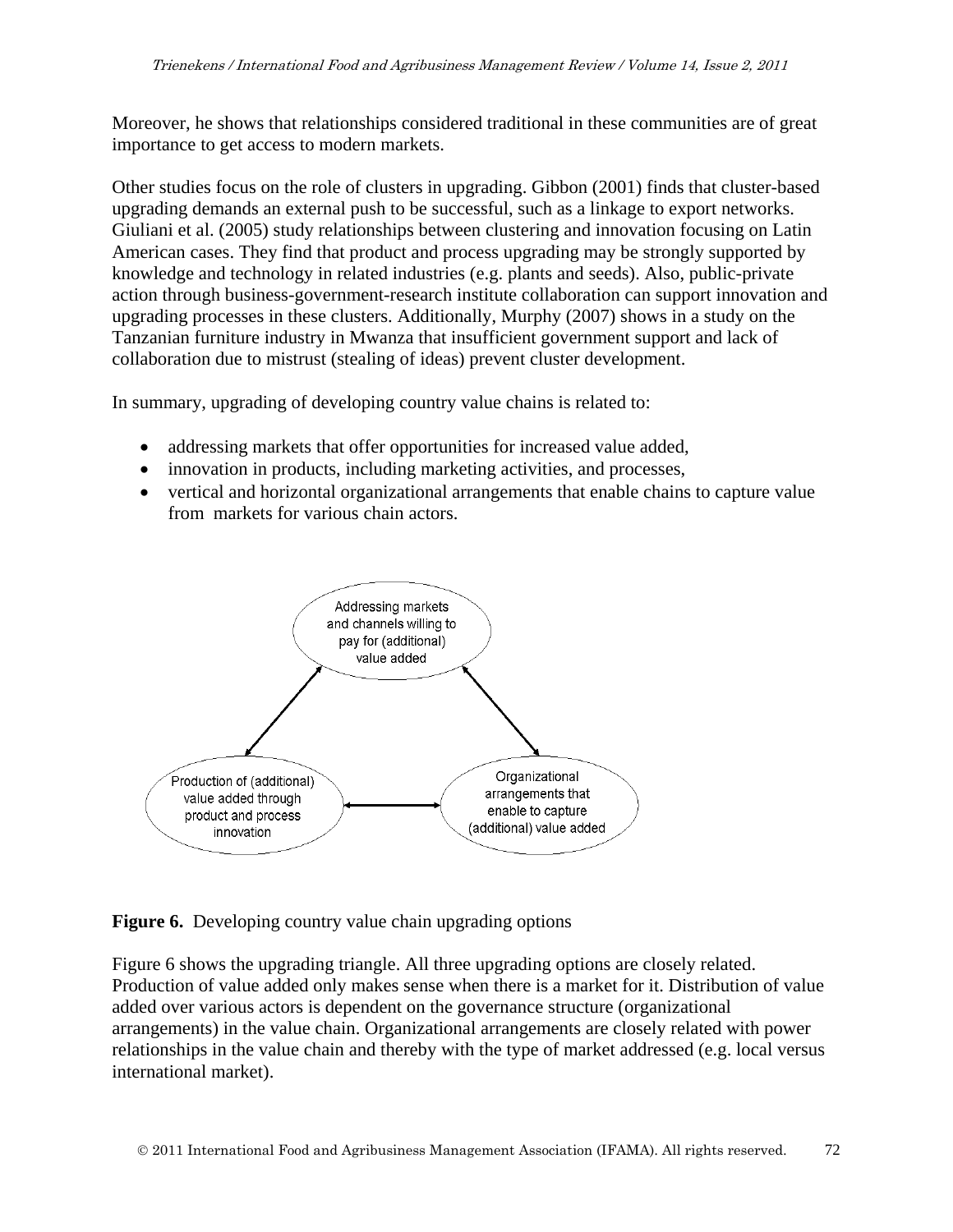### *Application of the Value Chain Framework*

We applied the above framework to the bottled Tawilis value chain case, as presented in Almazan et al. 2011). Tawilis is the only freshwater sardine in the Philippines, which can only be found in Taal Lake. For more than a decade, Tawilis has been processed into "Spanish sardines" in oil, more popularly known as bottled Tawilis. To date, Tawilis is reported to be exploited at the rate of 62% of the stock per year compared to the optimum of 30 to 50%. The main reason for the dwindling supply of Tawilis is the illegal operation of active fishing gear, overfishing, proliferation of cages and deterioration of water quality. In this research we investigated the current value chain and options for upgrading it towards a sustainable fish production chain. A survey among fishermen, traders and processors was performed in 2010. Figure 7 depicts the main features of the Tawilis value chain structured according to our framework.



**Figure 7.** Main Features of the Philippine Tawilis Value Chain

*Value chain constraints:* Degradation of the sector has not been stopped through new government legislation or enforcement of current regulations. Fishermen also lack the means to buy the right gear or (a share in) a boat. They depend on the informal sector for credits, which prevents them from buying new fishing gear or using ice. Moreover small fishermen in particular are confronted with decreasing catches of fish, in part because of competition from larger fishing companies, leading to lower incomes of these fishermen and poverty in the fishing community.

*Value chain governance:* Most relationships in the value chain are long term, with family members or intermediaries who are members of the same community, based on trust and commitment. Many fishermen are dependent for credits on these intermediaries and remain with the same ones for years. Larger-scale fishermen often have formal contracts that specify product quality (size), delivery conditions, payment, and in some cases provision of fishing gear and ice.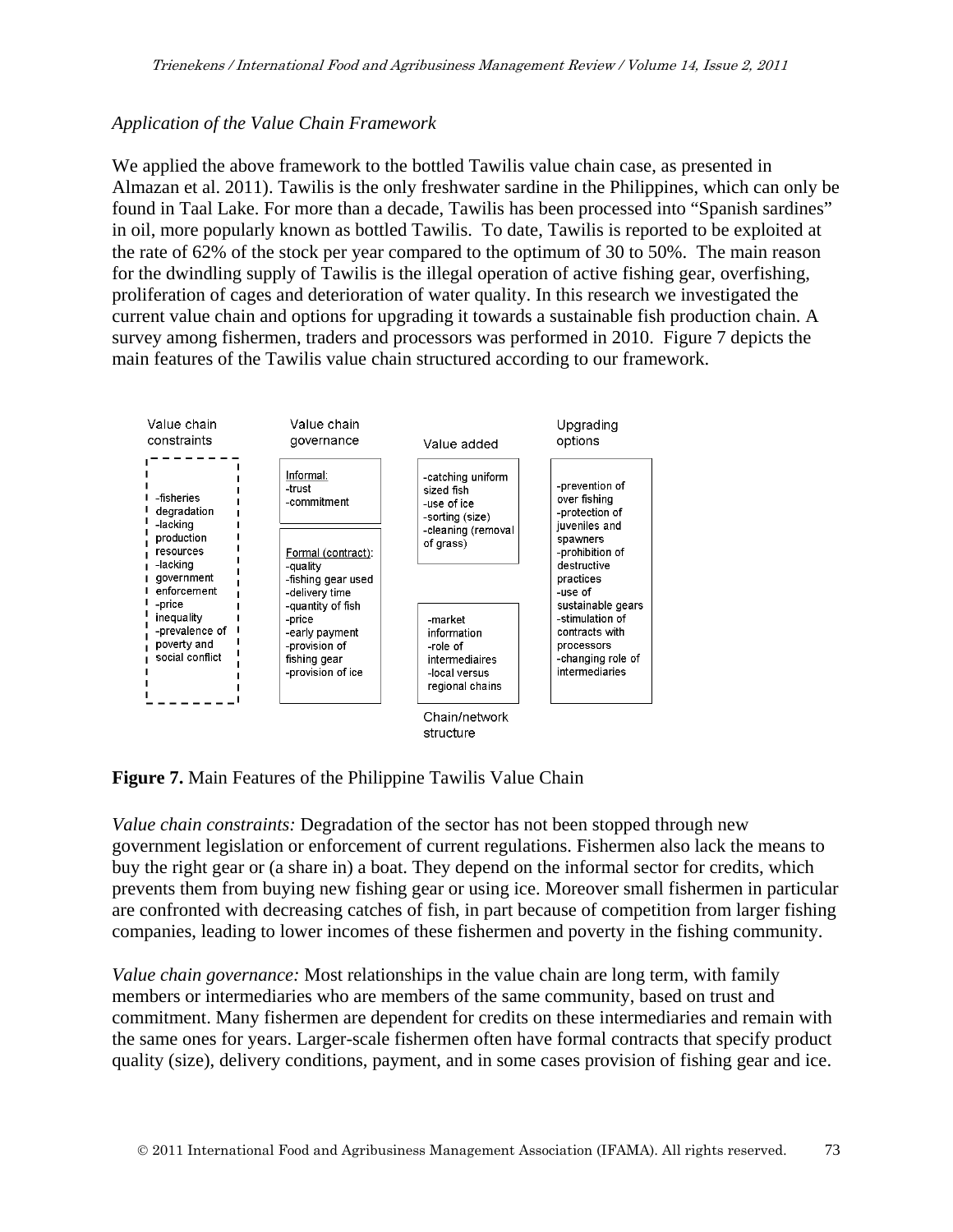*Value added processes:* The use of ice, sorting (size) and cleaning are the most important value adding processes in the current chain.

*Chain-network structure:* Information on local prices is well known by most actors. However, information about prices and requirements for bottled Tawilis in regional, and recently in national markets, is not shared broadly in the community. Especially for local production (by far the largest share in the current situation) intermediaries have a strong position in the chain even surpassing the position of the processors or retailers who depend on them for their supplies.

*Upgrading:* Upgrading of the production process through the use of sustainable gear is required in order to protect the main resources in the area (Tawilis sardines), but also for the fishermen to be able to deliver uniform-sized fish (product upgrading) to their customers. Moreover, the government should play a much stronger role in enforcement of legislation that supports this development. Upgrading of the channel (chain-network) structure can take the form of direct deliveries from fishermen to local processors or regional traders, thereby opening up opportunities for new markets. This will decrease transaction costs but also enable fishermen to enter into contracts with these processors who have the largest interest in uniform-sized fish and can reimburse quality and sustainability enhancing efforts of the fishermen. In fact one of the (preliminary) conclusions of this research is that contracts combined with transparent and formal credit facilitation between processors and fishermen may be the best guarantee for sustainable fishing practices in the future.

Reflecting on our value chain analysis framework (figure 3), value chain upgrading possibilities depend on the type of products and processes, and related value adding possibilities (uniform size and cooled fish), the market(s) addressed and possible channels to that market (through intermediaries or through direct contracts in the Tawilis chain), and finally the organizational arrangements between actors of these channels (trust and commitment alongside formal contracts for larger producers). Furthermore, these possibilities are constrained by the business environment of the value chain: market access/barriers (lack of information about more distant markets), available resources and infrastructures (lacking for small fishermen) and the institutional environment (weak enforcement regime of the government). This case shows the need and usefulness of an integrated analysis of this value chain and the role played by the elements of the framework we propose.

In the next section we will address management and policy implications for value chain upgrading which can be drawn from the framework and other studies referred to in this paper.

### *Management and Policy Implications*

Upgrading in value chains can only be achieved through partnerships: private-private ( between actors in the value chain) and public-private (between actors in the value chain and facilitated by an external party).

Upgrading by value chain actors (private-private) is in by far the most cases initiated by a lead party in the value chain (Gereffi 2005). The incentives for such a party can be access to higher quality materials or products, more efficient production and distribution processes, ensuring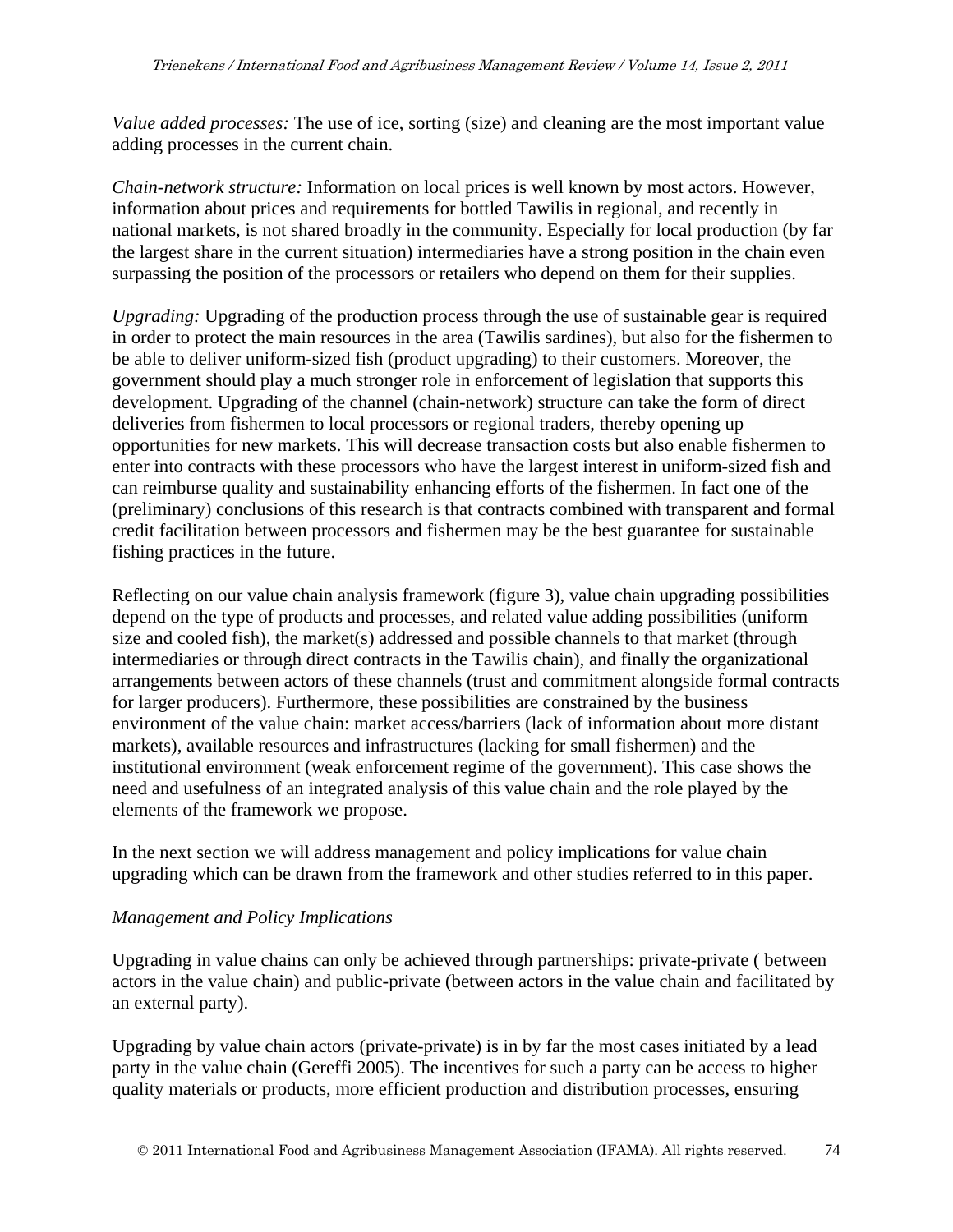supply of input materials in sufficient quantities (e.g. by a cooperative), or access to new markets. Examples of private-private upgrading have been given in previous sections, such as Unilever's inclusion of small tea producers from Kenya in its value chain or Nestle's move of value added *Nescafe* production to Brazil.

Non-chain actors can facilitate upgrading processes either by providing technological, organizational, political and educational support or by changing the macro-cultural discourse in general. For instance, in his case study on the upgrading process of the Argentinean wine industry, McDermott (2007) describes how the government facilitated the farmers in training and R&D and launched new collaborative arrangements among public and private actors. Also in other studies the presence of a third, external, party is mentioned as a major enabler of change and upgrading. For example, Perez-Aleman and Sandilands (2008), in their analysis of the sustainable production program of Starbucks, show the power of NGOs that brought about significant changes in the purchasing policies of Starbucks and also point at the presence of an independent external certification organization in the upgrading process of the value chain. Riisgaard (2009) points at different "actors for change" in defining and upgrading labor standards in the East African cut flower industry: in Tanzania the lead was taken by the labor unions, while in Kenya NGOs are the key player in the upgrading process. He also underlines the important role of Western retailers setting up CSR standards for their developing country suppliers.

However, evidence in the literature on the positive role of third parties in upgrading is far from conclusive. For example, Hanna and Walsch (2008), in their study on cooperation among small manufacturing firms, conclude that networks developed with the help of brokers were less successful than networks operated by the companies themselves. They show that networks developed with the aid of brokers focused on reducing costs and enhancing business processes, whilst firms developing their own networks focused on the ability to coordinate skills and joint targeting of market opportunities. This case shows that it is not only the parties that collaborate that enlarge chances of success but also the focus of their joint upgrading efforts.

Actors for change may include value chain actors (retailer, industry, producer cooperative) or non-chain actors (governmental organizations, NGOs or other parties in the business environment of the chain such as banking institutions or service providers). We will distinguish in value chain upgrading support from government and NGOs and support from chain actors and other economic actors.

Governments and NGOs may support value chain upgrading through legislation, regulations and policies that relax value chain constraints (figure 3). These may:

- provide market access through negotiating lower barriers for (international) trade;
- support physical infrastructure development to achieve a smoother flow of products through the value chain (better roads and distribution facilities such as storage of products and better communication infrastructures);
- give access for value chain actors to production technology and other resources through for example import subsidies, and provide access to credits;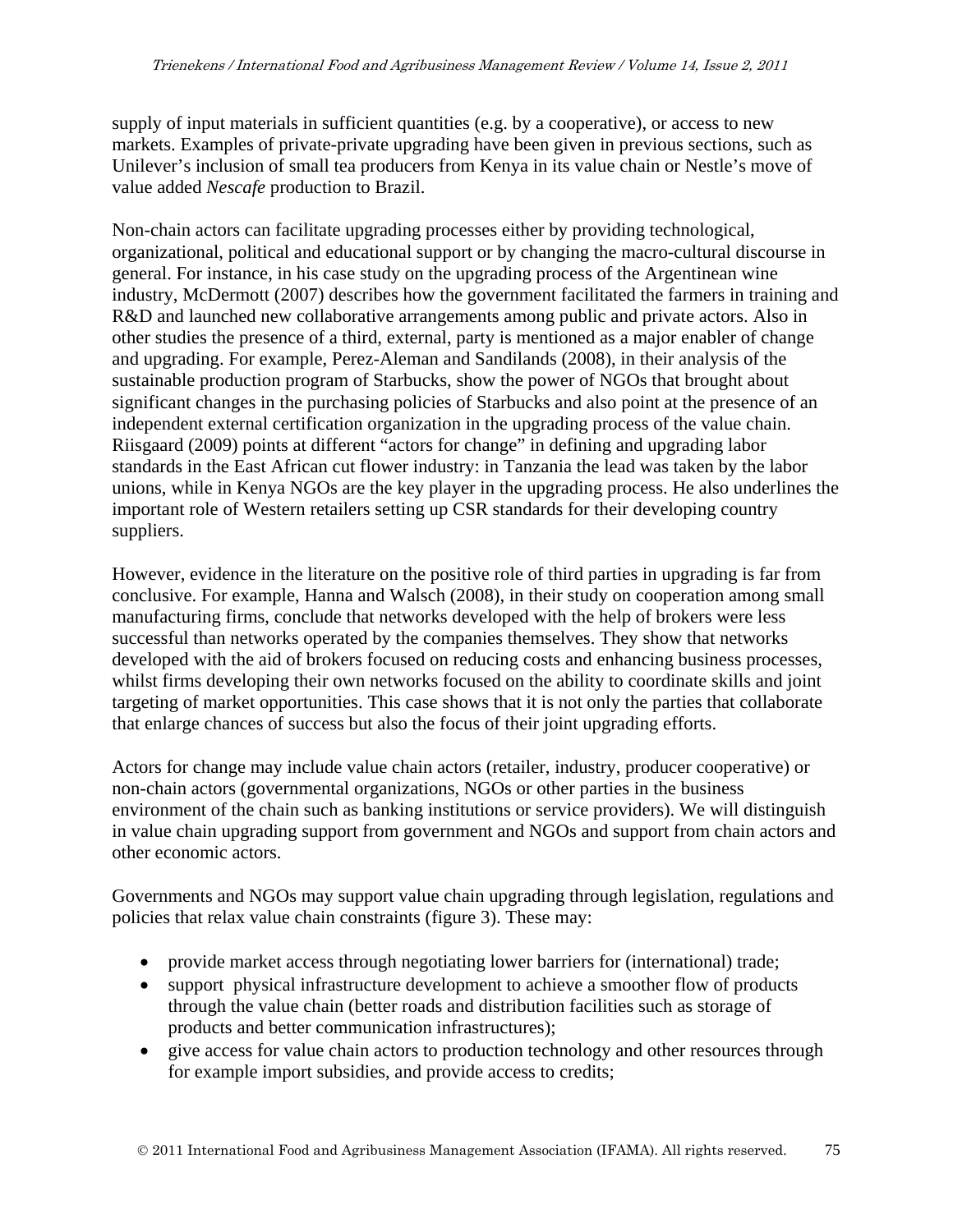- support knowledge infrastructure development by setting up well-functioning education systems and providing training facilities;
- provide a stable economic, political and legal climate.
- $\bullet$  (e.g. Germott, 2007).

Businesses, in particular lead parties in the value chain, play a key role in value chain upgrading. These can be individual businesses, in many cases large companies, or groups of smaller businesses, such as horizontally organized cooperatives or producer groups (Ton and Bijman, 2006). Important activities may include:

- supporting product and process innovation linked to market requirements;
- developing and setting standards (quality, labor, environmental, trade, etc.) tuned to the possibilities and constraints of value chain producers;
- streamlining the value chain through better communication and planning and provision of communication means;
- setting up vertical governance mechanisms that facilitate a smooth flow of products and better distribution of value added;
- setting up horizontal governance mechanism to improve the power balance in the value chain and enhance the bargaining position of small producers(e.g. Ruben et al. 2007; Gibbon 2001).

A reflection on the elements contained within this framework could be useful in achieving balanced upgrading solutions for developing country value chains.

# **Conclusions**

In this paper, we introduce value chain analysis in terms of its theoretical background and its application to value chains in developing countries. Although studies on value chains have provided valuable insights into their operations, our understanding of how value chains develop toward improved performance, termed 'upgrading', is limited. Most value chain studies to date focus on market relations and pay little attention to the business environment in which chain actors operate. Yet, this environment may both enable and constrain value chain upgrading processes. For a balanced analysis of value chains we proposed three key elements: network structure, of horizontal and (vertical) market channel relationships; value added, as related to the key competitive aim of any business chain; and governance, covering organizational arrangements between value chain actors. These elements should always be studied as embedded in the value chain's business environment, where we focus on markets, resources and infrastructures and institutions. Moreover, they form the basis for our categorization of value chain upgrading options. Value chain actors may be motivated to improve their position in the chain by changing their production of value added, their relationships (governance) with other actors in the value chain and by choosing different market channels for their products. Finally, the role of non-value chain actors, such as development organizations and interest groups, in upgrading value chains has not been widely examined. However, with recent developments such as corporate social responsibility and pro-poor market development, these actors are likely to play a pivotal role in value chain upgrading.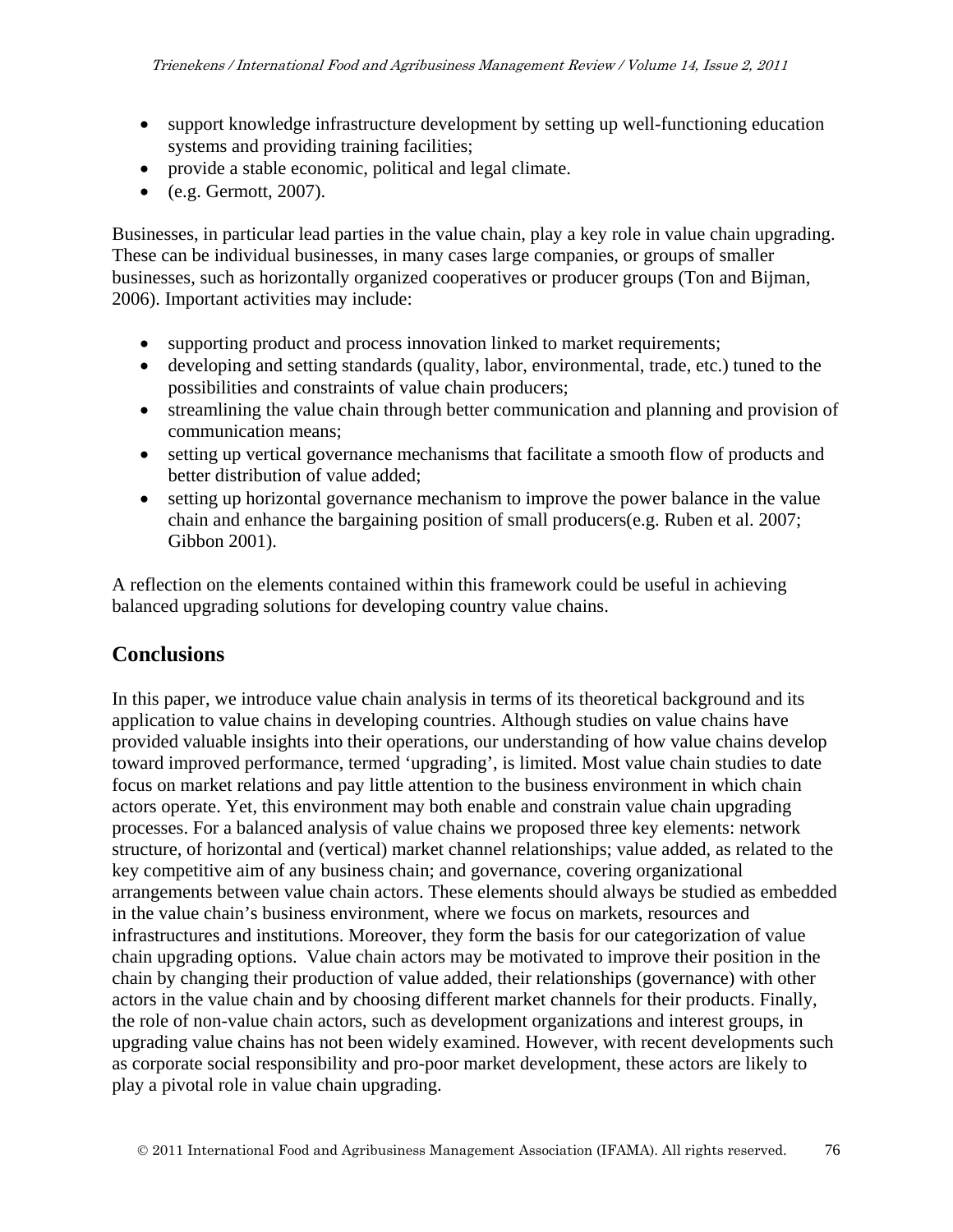### **References**

- Almazan, C., J. Trienekens, and J. Bijman 2011. Value Adding and Sustainable Contracts in the Bottled Tawilis Supply Chain of Lake Taal, Philippines. Forthcoming paper to be presented at IFAMA Symposium, Frankfurt, June 2011.
- Bacon, C. 2005. Confronting the Coffee Crisis: Can Fair Trade, Organic, and Specialty Coffees Reduce Small-Scale Farmer Vulnerability in Northern Nicaragua? *World Development*  33(3): 497-511.
- Baldwin, Carliss Y., and Kim B. Clark. 2000. *Design Rules, Volume 1, The Power of Modularity*. MIT Press, Cambridge MA.
- Bijman, J. 2007. The role of producer organisations in quality-oriented agro-food chains; an economic organisation perspective. In: *Governance for Quality in Tropical Food Chains*, edited by Ruben R., M. van Boekel, A. van Tilburg, and J. Trienekens, 257-278. Wageningen: Wageningen Academic Publishers.
- Bowersox, D.J., and D. J. Closs. 1996. *Logistical Management: The Integrated Supply Chain Process,* New York: Macmillan.
- Burt, R. S. 1997. The Contingent Value of Social Capital, *Administrative Science Quarterly,* 42:  $339 - 365$ .
- Coleman J.S. 1990. *Foundations of Social Theory,* Cambridge, MA: Harvard University Press.
- Cooper, M.C., D.M. Lambert and J.D. Pagh. 1997. Supply Chain Management: More Than a New Name for Logistics. *International Journal of Logistics Management*, 8(1):1-14.
- Eisenhardt, K. M. 1989. Agency Theory: An Assessment and Review. *Academy of Management Review* 14 (1): 57-74.
- David, R.J., and S. H. Han. 2004. A Systematic Assessment of the Empirical Support for Transaction Cost Economics. *Strategic Management Journal* 25(1), 39-58.
- Daviron, B., and P. Gibbon. 2002. Global Commodity Chains and the African Export Agriculture. *Journal of Agrarian Change* 2:137-161
- De Janvry, A., and E. Sadoulet. 2005. Achieving Success in Rural Development: Toward Implementation of an Integral Approach. *Agricultural Economics* 32 (1): 75-89.
- Dolan, C., and J. Humphrey. 2000. Governance and Trade in Fresh Vegetables: The Impact of UK Supermarkets on the African Horticulture Industry*. Journal of Development Studies* 37(2): 147-176.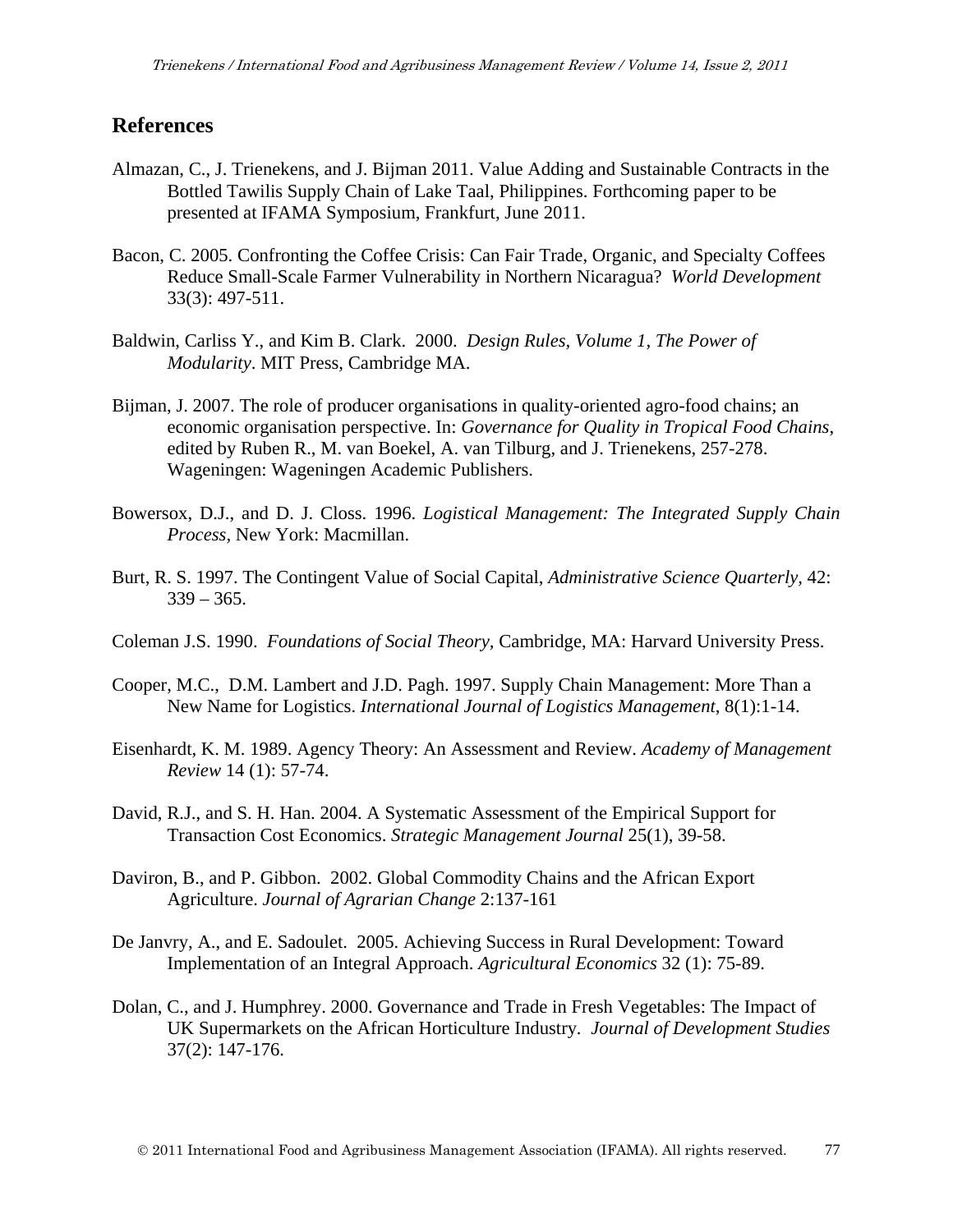- Dolan, C., J. Humphrey. 2004. Changing Governance Patterns in the Trade in Fresh Vegetables between Africa and the United Kingdom. *Environment and Planning* 36: 491-509.
- Fisman, R., and T. Khanna. 2004. Facilitating Development: The Role of Business Groups. *World Development* 32(4): 609-628.
- Fitter, R., and R. Kaplinsky. 2001. Who Gains from Product Rents as the Coffee Market Becomes More Differentiated?: A Value Chain Analysis. *IDS Bulletin* 32(3): 69-82.
- Fleury, A., and M. T. Fleury. 2001. Alternatives for industrial upgrading in global value chains: The case of the plastics industry in Brazil. *Ids Bulletin-Institute of Development Studies* 32(3): 116-126.
- Francis, M., D Simmons, and M. Bourlakis. 2008. Value Chain Analysis in the UK Beef Foodservice Sector. *Supply Chain Management-an International Journal* 13(1): 83-91.
- Gereffi, G., 1999. International Trade and Industrial Upgrading in the Apparel Commodity Chain. *Journal of International Economics* 48: 37-70.
- Gereffi, G., J. Humphrey, and T. Sturgeon. 2005. The Governance of Global Value Chains. *Review of International Political Economy*, 12(1): 78-104.
- Gibbon P. 2001. Upgrading Primary Production: A Global Commodity Chain Approach. *World Development* 29(2): 345-363.
- Gibbon, P., J. Bair, and S. Ponte. 2008. Governing Global Value Chains: An Introduction. *Economy and Society* 37(3): 315-338.
- Giovanucci, D. and T. Reardon. 2001. Understanding Grades and Standards and How to Apply Them. In: *A guide to developing agricultural markets and ago-enterprises*, Edited by Daniele Giovannuci, Washington: The World Bank.
- Giuliani, E., C. Pietrobelli, and R. Rabellotti. 2005. Upgrading in global value chains: lessons from Latin American Clusters. *World Development* 33(4): 549-574.
- Grover, V. and M.K. Malhotra. 2003. Transaction cost framework in operations and supply chain management research: theory and measurement. *Journal of Operations Management,* 21(4): 457-473.
- Grunert, K., J. Fruensgaard, L. Risom, K. Jespersen and A. Sonne. 2005. Market orientation of value chains; a conceptual framework based on four case studies from the food industry. *European Journal of Marketing* 39(5/6): 429-455.
- Grunert, K. G. 2006. How changes in consumer behaviour and retailing affect competence requirements for food producers and processors. *Economia Agraria y Recursos Naturales* 6(11).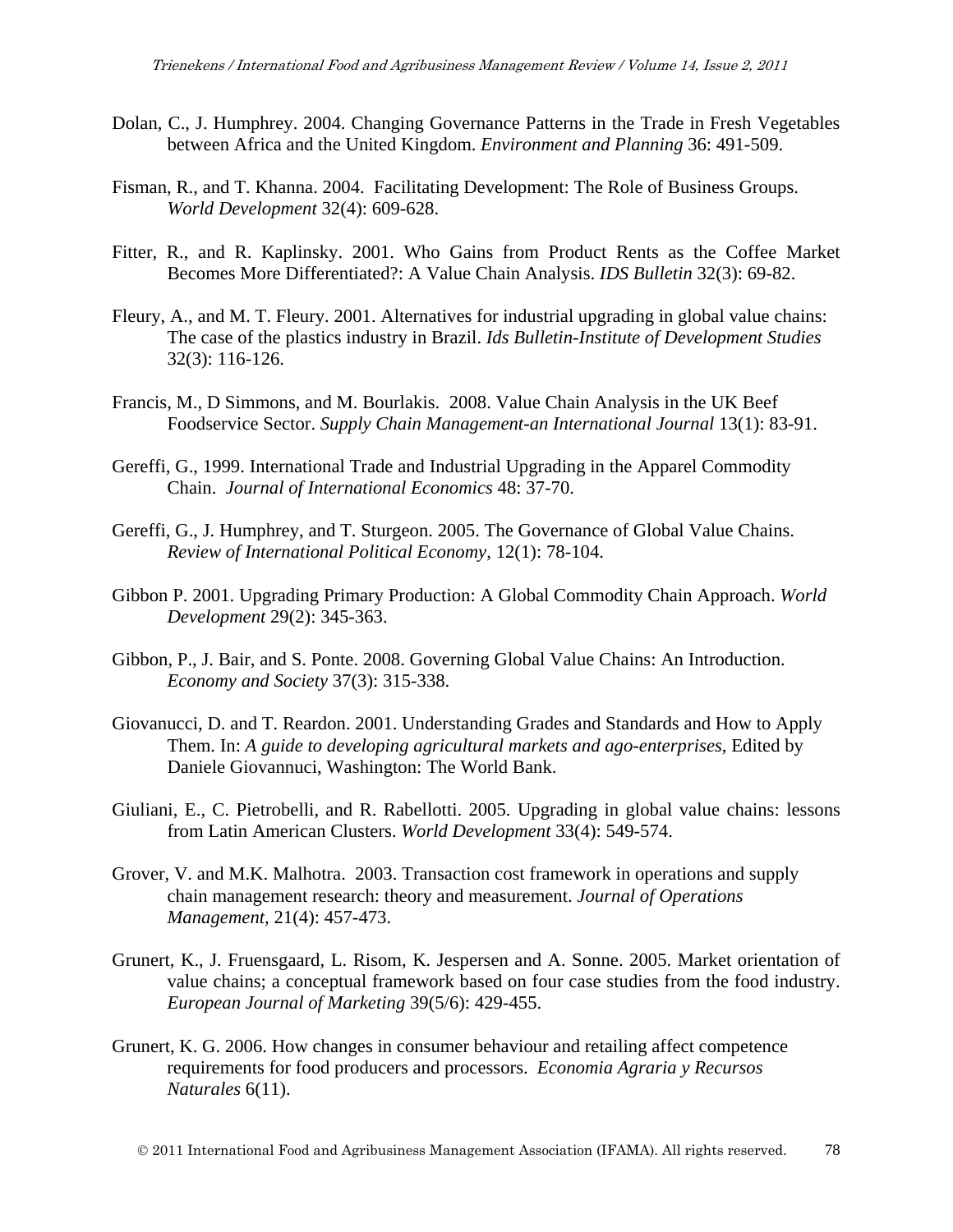Gulati, R., 1998. Alliances and Networks, *Strategic Management Journal* 19: 293-317

- Gwyne, R.N., 2008. UK Retail Concentration, Chilean Wine Producers and Value Chains. *The Geographical Journal* 174(2): 97-108l.
- Hanna, V. and K. Walsh. 2008. Interfirm Cooperation among Small Manufacturing Firms. *International Small Business Journal* 26: 299-321.
- Hoffman, A.J., 2001. Linking Organizational and Field-level Analyses: The diffusion of corporate environmental practice, *Organization & Environment* 14(2): 133-156.
- Hsiao H.I., R. G.M. Kemp, J.G. A.J. van der Vorst, and S. W.F. (Onno) Omta. 2009. Make-orbuy decisions and levels of logistics outsourcing: an empirical analysis in the food manufacturing industry. *Journal on Chain and Network Science* 9(2):105-118.
- Hueth, B., E. Ligon, S. Wolf and S. Wu. 1999. Incentive instruments in fruit and vegetable contracts: input control, monitoring, measuring and price risk. *Review of Agricultural Economics* 21 (2): 374-389.
- Humphrey, J. and H. Schmitz. 2002. How Does Insertion in Global Value Chains Affect Upgrading in Industrial Clusters? *Regional Studies,* 36: 1017-1027.
- Humphrey, J., 2006. Policy Implications of Trends in Agribusiness Value Chains. *The European Journal of Development Research*, 18(4): 572-592.
- Ivarsson, I. and C. G. Alvstam. 2005. Technology transfer from TNCs to local suppliers in developing countries: A study of AB Volvo's truck and bus plants in Brazil, China, India, and Mexico*. World Development* 33(8): 1325-1344.
- Jahn, G., M. Schramm and A. Spiller. 2004. The trade-off between generality and effectiveness in certification systems: A conceptual framework. In: Dynamics in Chains and Networks. Proceedings of the sixth international conference on chain and network management in agribusiness and food industry. Edited by H. J. Bremmers, S. W. F. Omta, J. H. Trienekens and E. F. M. Wubben. , 335-343. The Netherlands: Wageningen Academic Publishers, Ede.
- Kaplinsky, R. 2000. Globalisation and Unequalisation: What Can be Learned from Value Chain Analysis. *Journal of Development Studies* 73(2):117-146.
- Kaplinsky, R., M. Morris and J. Readman. 2002. The Globalization of Product Markets and Immiserizing Growth: Lessons from the South African Furniture Industry. *World Development* 30(7): 1159-1177.
- Lambert, D.M. and M. C. Cooper. 2000. Issues in Supply Chain Management. *Industrial Marketing Management* 29: 65–83.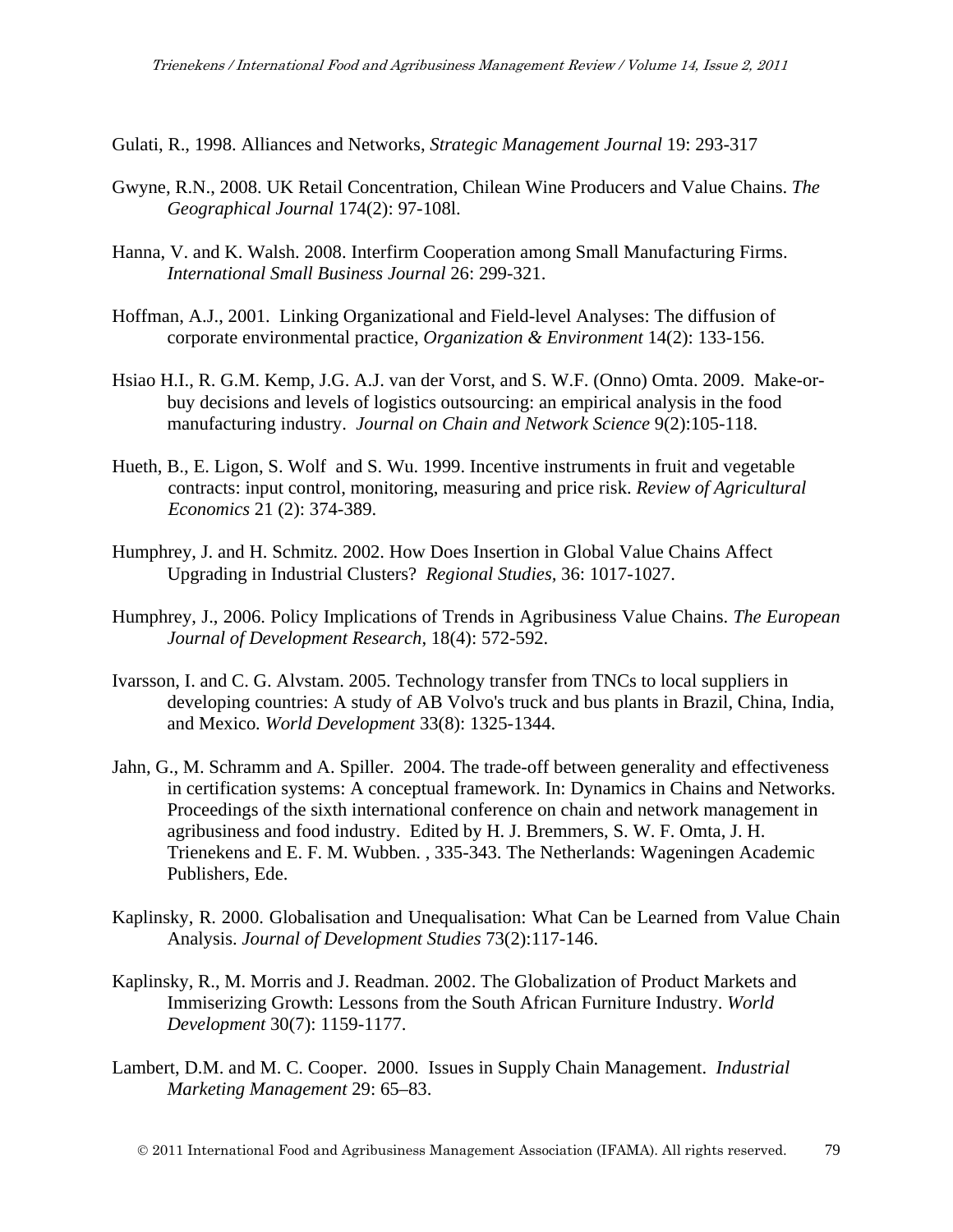- Lazzarini, S.L., F. R. Chaddad and M. L. Cook. 2001. Integrating Supply Chain and Network. *Journal on Chain and Network Science* 1(1): 7-22.
- Lu, H., J. H. Trienekens, S.W.F. Omta and S. Feng. 2008. The Value of Guanxi for Small Vegetable Farmers in China. *British Food Journal*, 110(4–5): 412–429.
- Maloni, M.J., and M.E. Brown. 2006. Corporate Social Responsibility in the Supply Chain: An Application in the Food Industry. *Journal of Business Ethics* 68:35–52.
- Martí, I. and J. Mair. 2008. *Bringing change into the lives of the poor: Entrepreneurship outside traditional boundaries,* In Institutional Work. Edited by Lawrence, T., R. Suddaby and B. Leca, Spring. Cambridge University Press.
- McDermott, Gerald A., 2007. The Politics of Institutional Renovation and Economic Upgrading: Recombining the Vines That Bind in Argentina. *Politics & Society* 35(1):103-144.
- Lazzarini, S.G., 2008. Horizontal and vertical relationships in developing economies: implications from SMEs access to global markets. *Academy of Management Journal*, 51(2): 359-380.
- Muradian, R. and W. Pelupessy. 2005. Governing the coffee chain: The role of voluntary regulatory Systems. *World Development* 33(12): 2029-2044.
- Murphy, J. T. 2007. The Challenge of Upgrading in African Industries: Socio-Spatial Factors and the Urban Environment in Mwanza, Tanzania. *World Development* 35(10): 1754- 1778.
- Nadvi, K. 2004. 'Globalization and Poverty: How Can Global Value Chain Research Inform the Policy Debate? *IDS Bulletin* 35(1): 20-30.
- Perez-Aleman, P. and M. Sandilands. 2008. Building Value at the Top and the Bottom of the Global Supply Chain: MNC-NGO Partnerships. *California Management Review* 51(1): 24-48.
- Pietrobelli, C. and F. Saliola. 2008. Power Relationships Along the Value Chain: Multinational Firms, Global Buyers and Performance of Local Suppliers. *Cambridge Journal of Economics* 32: 947-962.
- Porter, M.E., 1990. *The Competitive Advantage of Nations.* Simon & Schuster.
- Raikes, P., M. Friis Jensen, and S. Ponte. 2000 Global Commodity Chain Analysis and the French Filière Approach: Comparison and Critique, *Economy and Society* 29(3): 319- 417.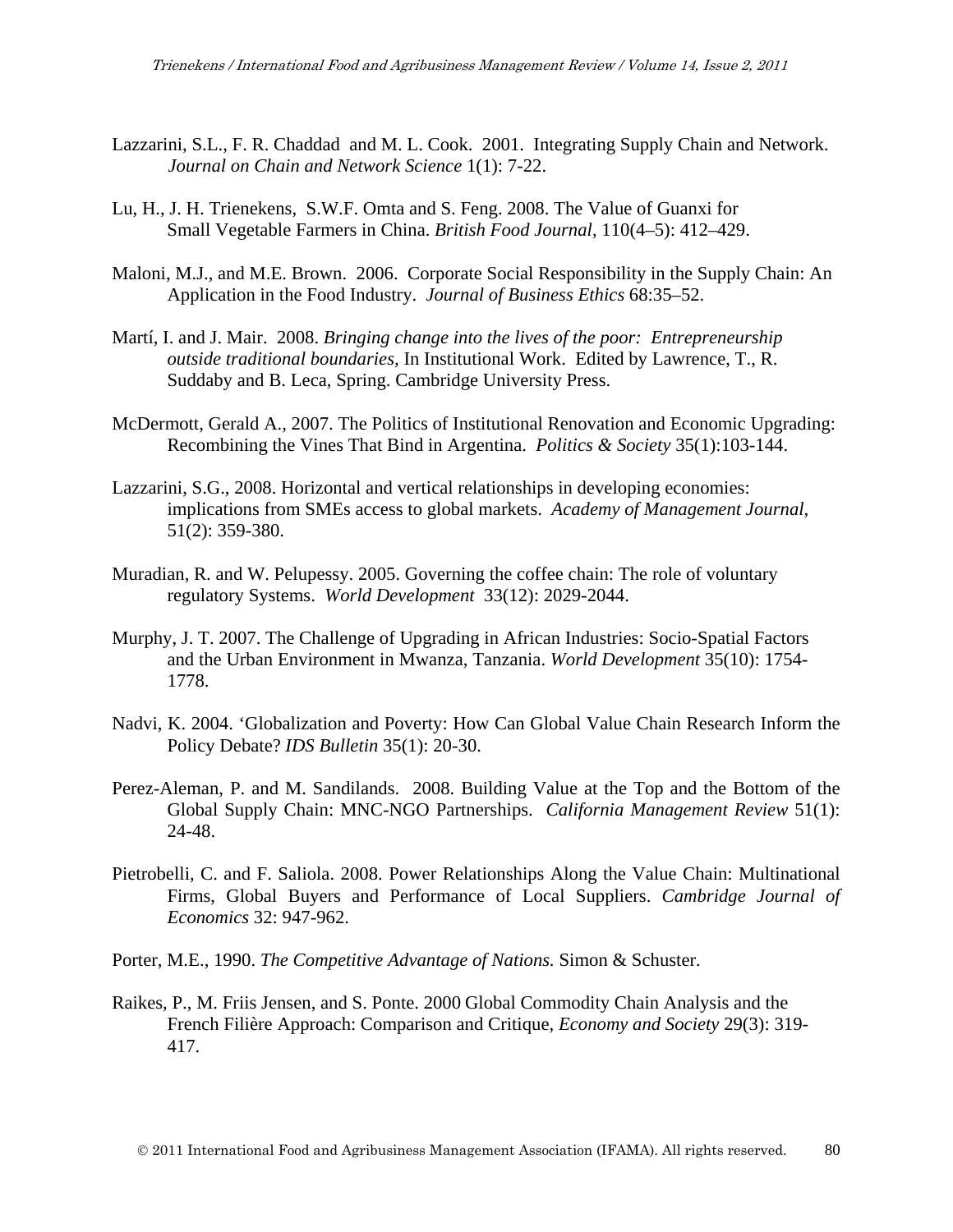- Rammohan, K. T. and R. Sundaresan. 2003. Socially Embedding the Commodity Chain: An Exercise in Relation to Coir Yarn Spinning in Southern India. *World Development* 31(5): 903-923.
- Reardon, T., and C.B. Barrett. 2000. Agroindustrialization, Globalization, and International Development. An Overview of Issues, Patterns, and Determinants. *Agricultural Economics* 23:195-205.
- Reardon, T., Timmer, P., Berdegue, J., 2004. The Rapid Rise of Supermarkets in Developing Countries: Induced Organizational, Institutional, and Technological Change. *Agrifood Systems* 1:168-183.
- Rindfleisch A., and J.B. Heide. 1997. Transaction Cost Analysis: Past, Present, and Future Applications. *Journal of Marketing* 61: 30-54.
- Riisgaard, L. 2009. Global Value Chains, Labor Organization and Private Social Standards: Lessons from East African Cut Flower Industries. *World Development* 37(2): 326-340.
- Robinson, C.J. and M.K. Malhotra. 2005. Defining the Concept of Supply Chain Quality Management and its Relevance to Academic and Industrial Practice. *International Journal of Production Economics* 96: 315-337.
- Rondot, P. and M. H. Collion, M.H. 2001. Agricultural Producer Organizations; Their Contribution to Rural Capacity Building and Poverty Reduction. World Bank.
- Roy, D., and A. Thorat. 2008. Success in High Value Horticultural Export Markets for Small Farmers: The Case of Mahagrapes in India. *World Development* 6(10) 1874-1890.
- Ruben R., M. van Boekel, A. van Tilburg, and J.Trienekens (eds.). 2007. *Governance for Quality in Tropical Food Chains*, 309. The Netherlands: Wageningen Acadamic Publishers.
- Schmitz, H. 1999. Global Competition and Local Cooperation: Success and Failure in the Sinos Valley, Brazil. *World Development* 27(9): 1627-1650.
- Scott, W.R. 1995. *Institutions and organizations*, London: Sage.
- Spiegel van der, M., 2004. *Measuring Effectiveness of Food Quality Management*, The Netherlands: Ponsen & Looijen, Wageningen.
- Stern, L.W., A.I. El-Ansary and A.T. Coughlan. 1996. *Marketing Channels,* London: Prentice Hall-International, (5th ed.).
- Sturgeon, T. J. 2001. How Do We Define Value Chains and Production Networks? *IDS Bulletin*  32( 3): 9–18.